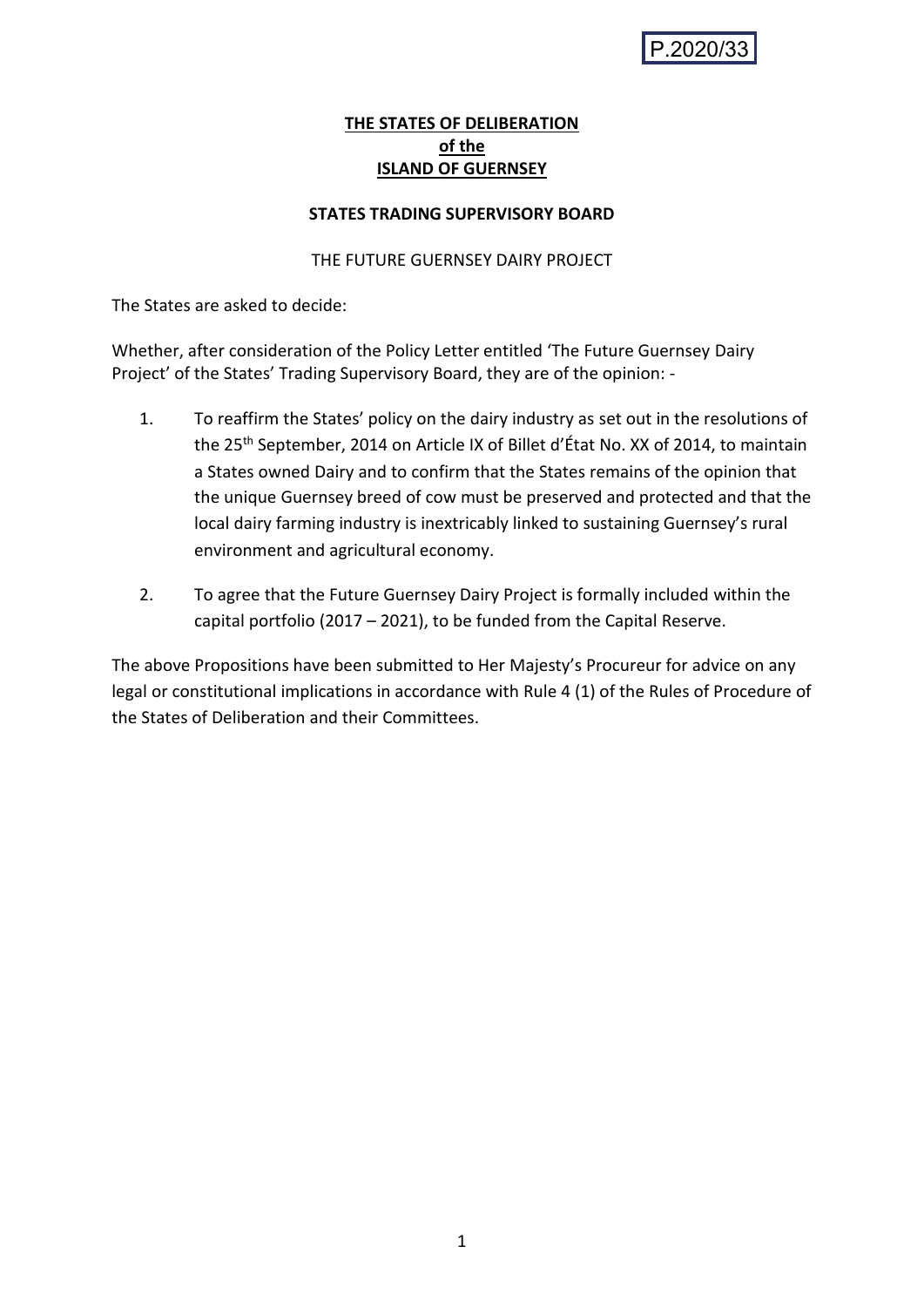# **THE STATES OF DELIBERATION of the ISLAND OF GUERNSEY**

### **STATES TRADING SUPERVISORY BOARD**

#### FUTURE GUERNSEY DAIRY PROJECT

The Presiding Officer States of Guernsey Royal Court House St Peter Port

2nd March 2020

Dear Sir

1

#### **1 Executive Summary**

- 1.1 The States owned Guernsey Dairy is a well-known and respected Guernsey brand<sup>1</sup> and provides islanders with year-round supplies of fresh liquid milk and other dairy produce, supplied by Guernsey dairy farmers from the iconic Guernsey Cattle Breed. The current Guernsey Dairy building and facilities were initially completed in 1951 and were last subject to a major rebuild and refurbishment 30 years ago, in 1989. Much of the building fabric and equipment is now reaching the end of its operational life and the ongoing challenges involved in maintaining this ageing infrastructure present a number of significant risks to continuity of supply of fresh milk and other dairy products.
- 1.2 In 2014, the States endorsed a policy framework for the future dairy industry, following an in-depth review (see Billet XX, 2014)<sup>2</sup>. That included an undertaking to conduct a further review of the States' Guernsey Dairy. This was with a view to its modernisation to ensure that it could continue to support the wider dairy farming industry delivering the environmental, social and cultural benefits in the long term in an effective and efficient manner.
- 1.3 This Policy Letter sets out the investment proposal for the future of the Guernsey Dairy, following approval of an initial stage business case, the Strategic Outline Case (SOC) by the States' Trading Supervisory Board. The SOC and this Policy Letter set out how the investment proposal will facilitate the Guernsey Dairy to continue to operate in the future as a fit for purpose, ongoing concern which complies with applicable legislation and standards whilst also improving operational efficiency and reducing revenue costs.

<sup>&</sup>lt;sup>1</sup> Island Global Research, IGR Reputation Index Guernsey Report, November 2019

<sup>&</sup>lt;sup>2</sup> A Review and Policy Letter: "A Review of the Dairy Industry"; Article IX of Billet d'État XX, Volume 1, September 2014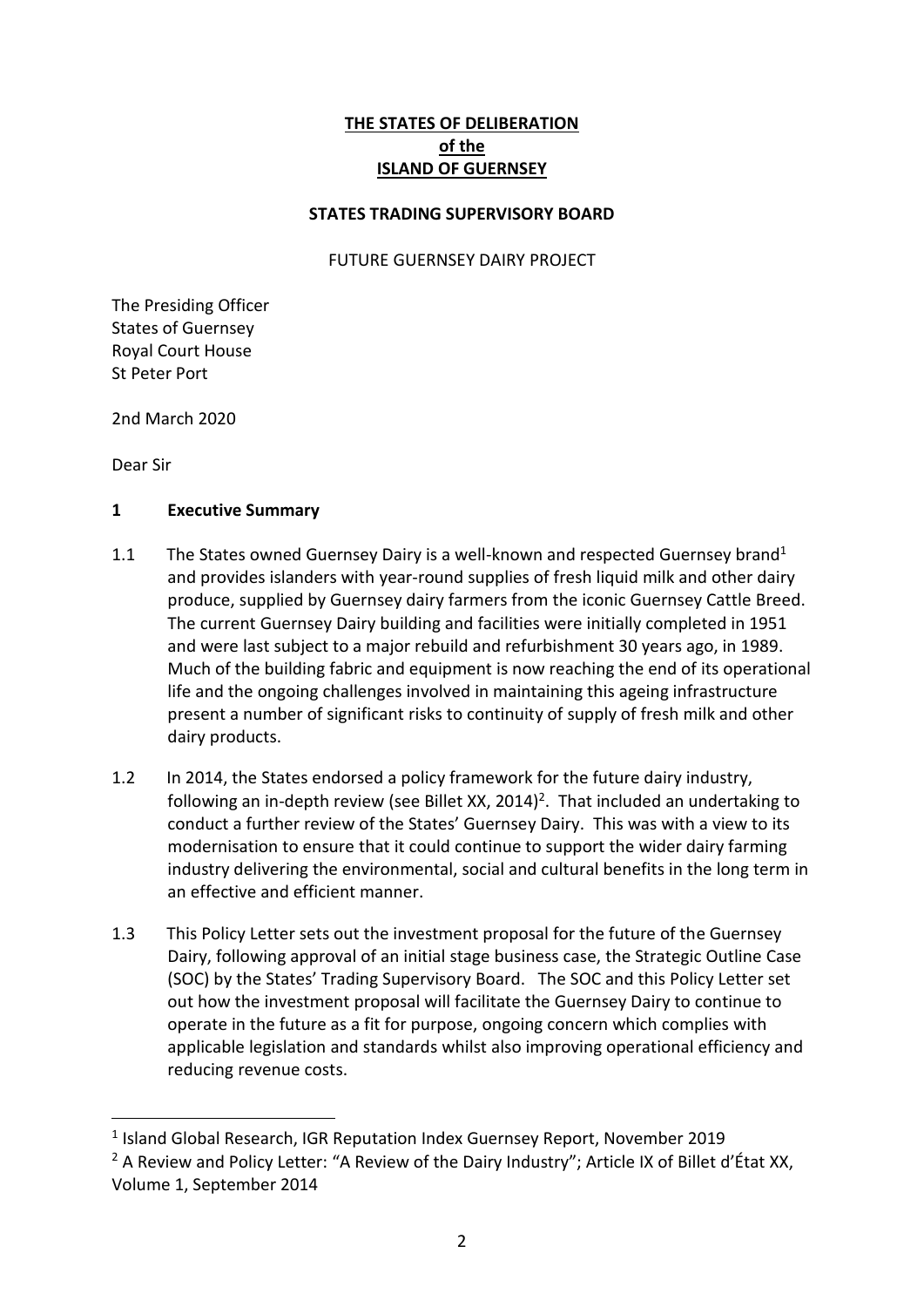- 1.4 The urgency of this investment proposal has become increasingly evident, following recent building condition surveys conducted by Property Services and Technical expert reports on the condition of the specialist equipment and associated services. Work ought to be progressed without delay on either a major refurbishment of the existing facility or a purpose built new Dairy. The Guernsey Dairy cannot continue in the medium to long-term as a sustainable or viable concern without investment.
- 1.5 This Policy Letter sets out recommendations for:-
	- (a) Affirming the States' policy on the dairy industry, to maintain a States owned Dairy within the wider context of the protection of the Guernsey Cattle breed and sustaining Guernsey's rural environment and agricultural economy.
	- (b) Agreeing that the Future Guernsey Dairy Project is formally included within the current capital portfolio (2017 -2021) to be funded from the States Capital Reserve.
- 1.6 Should the States agree to the Future Guernsey Dairy Project being formally included within the current capital portfolio (2017 – 2021) to be funded from the States Capital Reserve then this will:
	- (c) Enable work to progress on the 'preferred way forward' as set out in paragraphs 10.1 to 10.5 of the policy letter for a Future Guernsey Dairy from a Short List of possible options, as set out in section 9 of the policy letter.
	- (d) Mean that the Policy & Resources Committee has authority to approve funding from the Capital Reserve to support the development of the project during 2020 and 2021. This development stage includes all necessary steps to the completion of an Outline Business Case (OBC) stage policy letter, referred to as the 'Design and Analysis' phase. The funding requirement is as set out in paragraphs 11.7 to 11.8 of the policy letter, and is not expected to exceed £2.3m.
	- (e) Enable the project to progress towards the completion of an Outline Business Case, setting out the developed proposal for the capital investment required for the construction of a replacement or refurbishment of the existing Guernsey Dairy, which would then be ready to go out to tender for a preferred solution. This would demonstrate that the preferred way forward optimises value for money, demonstrates its affordability and details the supporting procurement strategy and management arrangements for the successful delivery of the project.
	- (f) A policy letter would then be submitted by the STSB asking the States to approve the developed project and to agree that the STSB tender for the preferred solution, following which the Full Business Case will be finalised.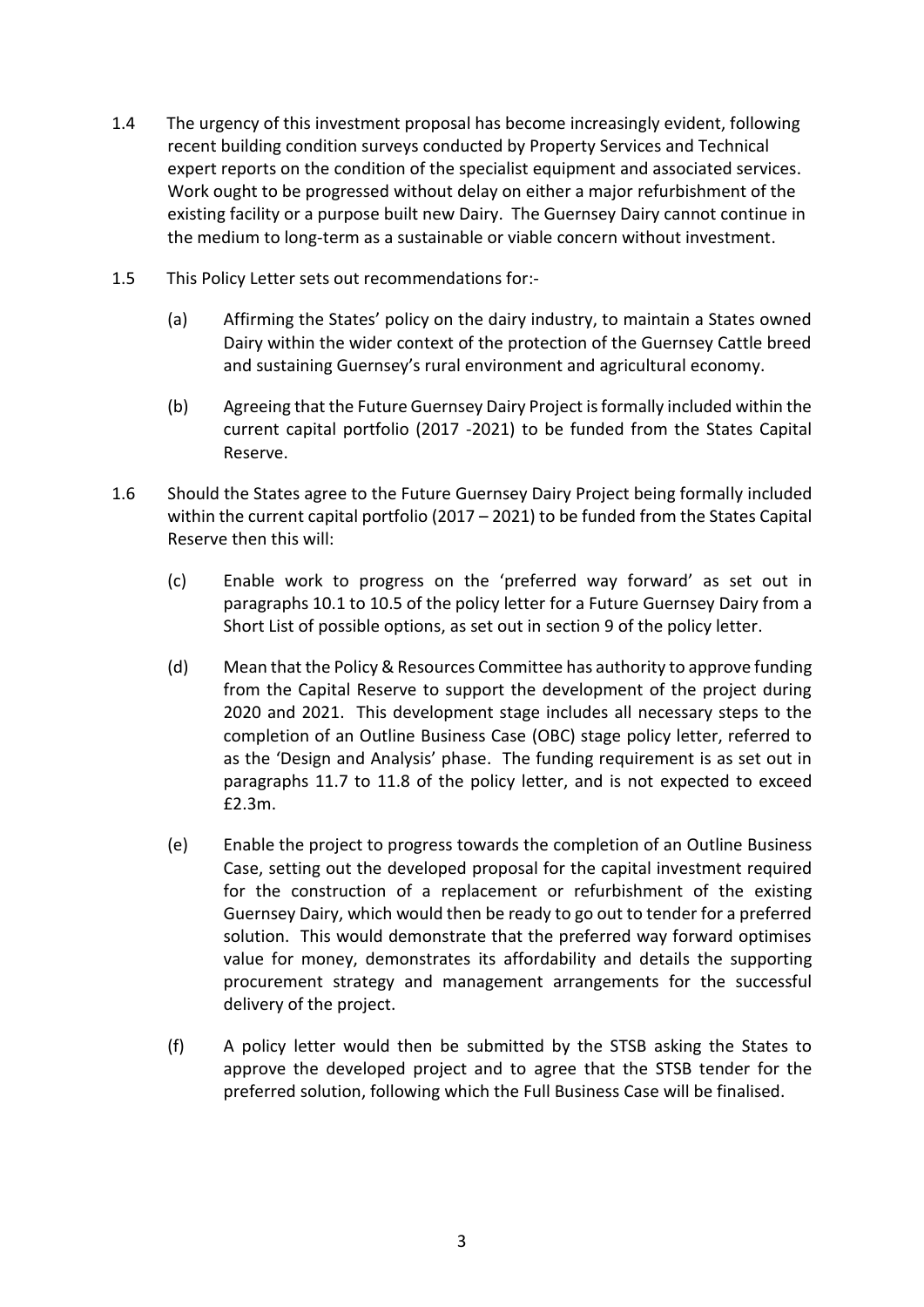- (g) Subject to those approvals, the States will also be asked to give the Policy & Resources Committee delegated authority to open the substantive capital vote, to cover the principal capital costs for the preferred solution, provided the value is within agreed ranges and the specification and outcomes remain unchanged.
- 1.7 The STSB has taken the unusual step to propose that the Future Guernsey Dairy Project is formally included within the current capital portfolio, in the knowledge that this will mean that consideration will need to be given to reprioritising the portfolio to enable this project to progress. This is borne out of necessity, for the reasons that are described in this policy letter.
- 1.8 The current Guernsey Dairy building and equipment are in need of refurbishment or replacement in order to continue to comply with relevant regulatory requirements in the future. Officers at the Office of Environmental Health & Pollution Regulation (OEHPR) are appointed by the Committee for Health & Social Care under food legislation to enforce compliance with that legislation. The Director of Environmental Health and Pollution Regulation and officers at OEHPR also enforce requirements under the environmental pollution legislation.
- 1.9 The Guernsey Dairy are licensed by the OEHPR and can only operate as a food processing manufacturer, providing it complies with legal requirements. Unless ongoing improvements are made to the Guernsey Dairy building and equipment, it will become increasingly difficult to meet the requirements of the legislation, which provides operational challenges for the Trading Asset at present. The improvements are extensive and challenging to execute and there is a need for a complete refurbishment or new build.
- 1.10 The Guernsey Dairy faces daily challenges in providing its services. The design of the current Dairy and the legacy equipment have led to increasing inefficiency of production, resulting in high production overheads, increased wastage, machine breakdown/maintenance downtime, and additional staff overtime in order to maintain operations.
- 1.11 Currently, the Dairy has two days' storage capacity for milk prior to processing and limited capacity after processing which means the facility has to operate over seven days. In order to improve operating efficiency, for example over four days, increased storage capacity of raw and finished products is required.
- 1.12 The Guernsey Dairy has experienced a declining trend in milk sales, particularly in the last few years - with 2018 sales down by -2.8% by volume on the previous year and 2019 sales to date showing a further decline of -2.7%. The recent decline is thought to be driven by a combination of customers ordering less, due to a reduction in doorstep deliveries and the longer shelf life of milk, as well as the trend towards plant based alternatives to milk products.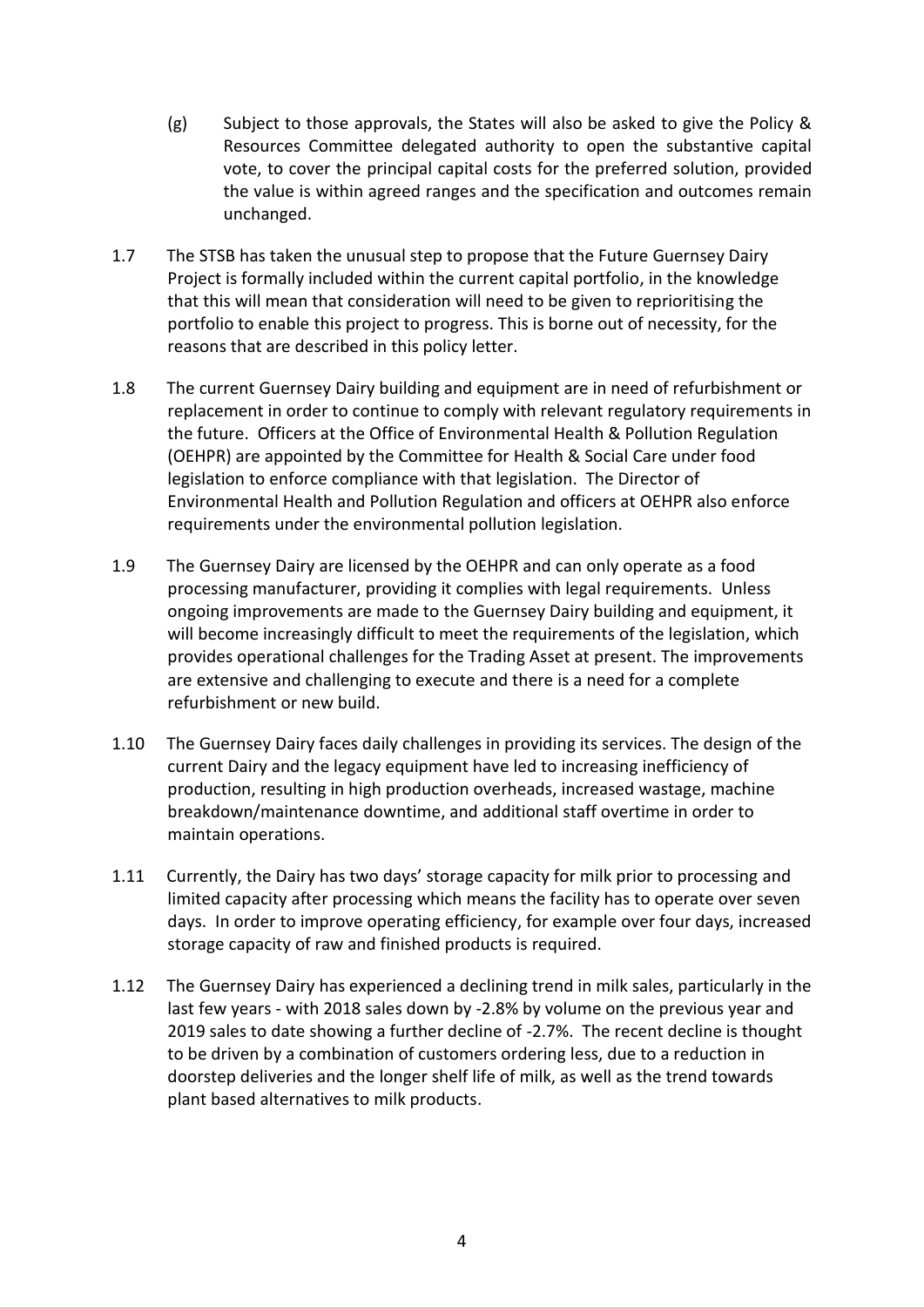- 1.13 Waste milk, water and cleaning materials (pollutants) are not reused and recycled and there is a lack of capacity on site for equipment to deal with this waste. This situation is not sustainable and will also need to be changed before new legislation and environmental good practice is introduced to Guernsey, which may include stricter controls of such discharges into water and the sewage systems. It is likely this will broadly reflect requirements under current UK legislation.
- 1.14 The Future Guernsey Dairy Project has taken this opportunity to consider the future form of States support for the Guernsey dairy industry, within the current strategic and policy framework. It considers a range of options for continuing to accept all raw milk produced by Guernsey farmers, processing the raw milk and meeting the island's demand for fresh liquid milk throughout the year.
- 1.15 At this early stage of the project, a short list of options has been proposed together with the 'preferred way forward' for further investigation. The options include the construction of a new Guernsey Dairy on a new site and a refurbishment of the existing Dairy.
- 1.16 The total capital investment required covers the 'whole life costs' for a 20 year period and includes building costs, plant, equipment, site purchase, fees and optimism bias. However, the main capital outlay for the build/construction costs and the plant and equipment replacement is currently estimated to be within a range of between £22m and £26m. This will be required during approximately 2022/24, given the necessary planning and financial approvals and construction lead in times.
- 1.17 The Future Guernsey Dairy Project investment proposal is inextricably linked to the wider dairy industry of Guernsey and its importance stretches well beyond that of simply a replacement milk processing facility. The Guernsey Dairy works closely with the Guernsey Farmers' Association in fulfilling its role as a key and pivotal part of the milk production system, linking the environment and farms to consumers. It has an impact on the dairy economy with a direct economic benefit calculated at £2.4m per annum. Its operation is required to balance the potentially competing demands of a modern economic dairy processor and helping to sustain Guernsey's rural environment, farming economy and the protection of the rare Guernsey Cattle Breed.
- 1.18 The consequences of not investing in either a refurbishment or replacement Dairy building may ultimately result in an inability to supply milk to meet demand, resulting in a requirement to import liquid milk. This may then lead to retailers dictating the market and importing cheaper liquid milk, leading to the decline of the dairy industry, resulting in farms being sold; adverse impact on the biodiversity of the countryside and Guernsey's unique rural environment; and ultimately the decline of the rare Guernsey Cattle Breed in her Island home.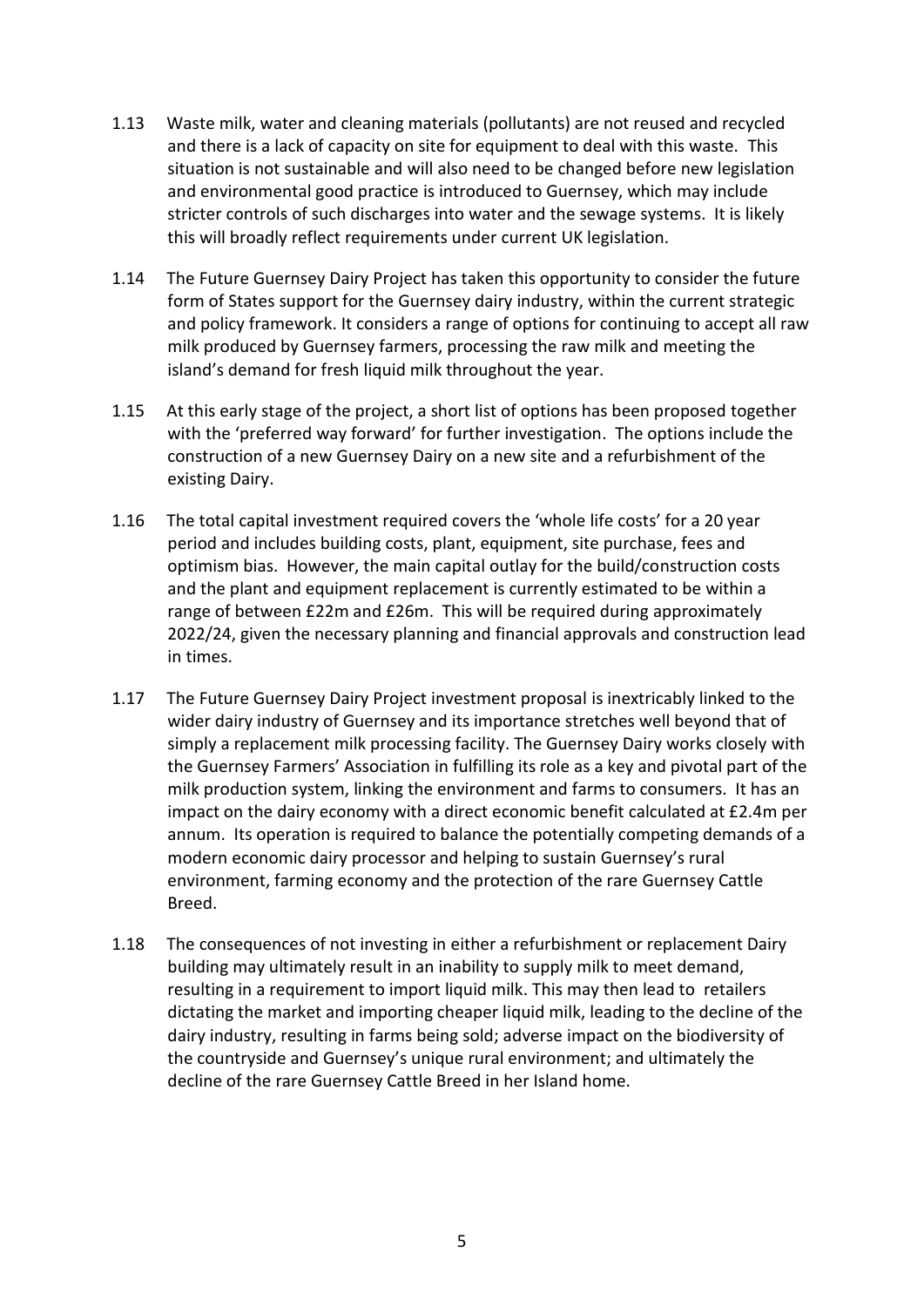# **2 Introduction**

- 2.1 The principal reason for the existence of the Guernsey Dairy is to support the maintenance of the Guernsey's unique rural environment and to protect the Island's unique herd of Guernsey cows. The processing of the milk at the States owned Dairy and the sale of it at the Dairy's 'gate' is the financial mechanism that enables the continuation of the dairy farming industry.
- 2.2 There are currently 14 farms on the Island with approximately 1,400 milking cows. The cows produce in the region of 8 million litres of liquid milk per annum. Under the current legislative framework, the Guernsey Dairy is required to buy all the milk produced, whether it needs it or not. Guernsey Dairy requires approximately 7 million litres to meet existing demand.
- 2.3 The Guernsey Dairy collects milk from the farms in tankers daily and then processes the raw milk into liquid milk and milk-derived products. Milk production involves the processing of raw milk into full cream, skimmed, semi-skimmed (low fat) and organic milk. Other milk derived products include butter, cream, ice-cream and a range of cheeses. Full cream, skimmed and semi-skimmed milk, together with salted butter provide the most profitable product lines for the Guernsey Dairy currently, and contribute 90% of revenue.
- 2.4 The 'Producer Price' i.e. the price paid to farmers for the supply of raw milk, is set by the Dairy Management Board as is the 'Gate Price' i.e. the price paid by milk retailers, distributers and wholesale customers direct from the Guernsey Dairy's 'gate'. The retail price paid in stores or on the doorstep is set by retailers.
- 2.5 The quality of the milk is vital and there are stringent legislative requirements in place to ensure this. The milk is tested at the farm and several times at the Dairy during and after processing to ensure it meets these requirements.
- 2.6 Tests are carried out to ensure there is no extraneous water or antibiotics in the milk, the fat content is measured, as are the total viable counts of bacteria. The amount of milk in each carton is audited and samples of milk are held following distribution to check the shelf life and to be able to test previous batches if needed. Butter, cream and ice cream follow similar testing regimes.
- 2.7 Over the past years, the quality of Guernsey milk has improved and as a result, liquid milk has a longer shelf life in households. Coupled with changes to the way milk is now distributed and an increasing prevalence and popularity of milk substitutes (e.g. plant based milk) the Guernsey Dairy has seen a decline in milk sales in recent years. Respondents to the recent survey indicated that 89% of households regularly consume Guernsey Dairy milk, which has decreased from 97% in 2015. In addition, 30% of households regularly consume non-dairy milk<sup>3</sup> which are often similarly or lower priced than liquid milk.

<sup>3</sup> Island Global Research, Guernsey Dairy Survey Report, February 2020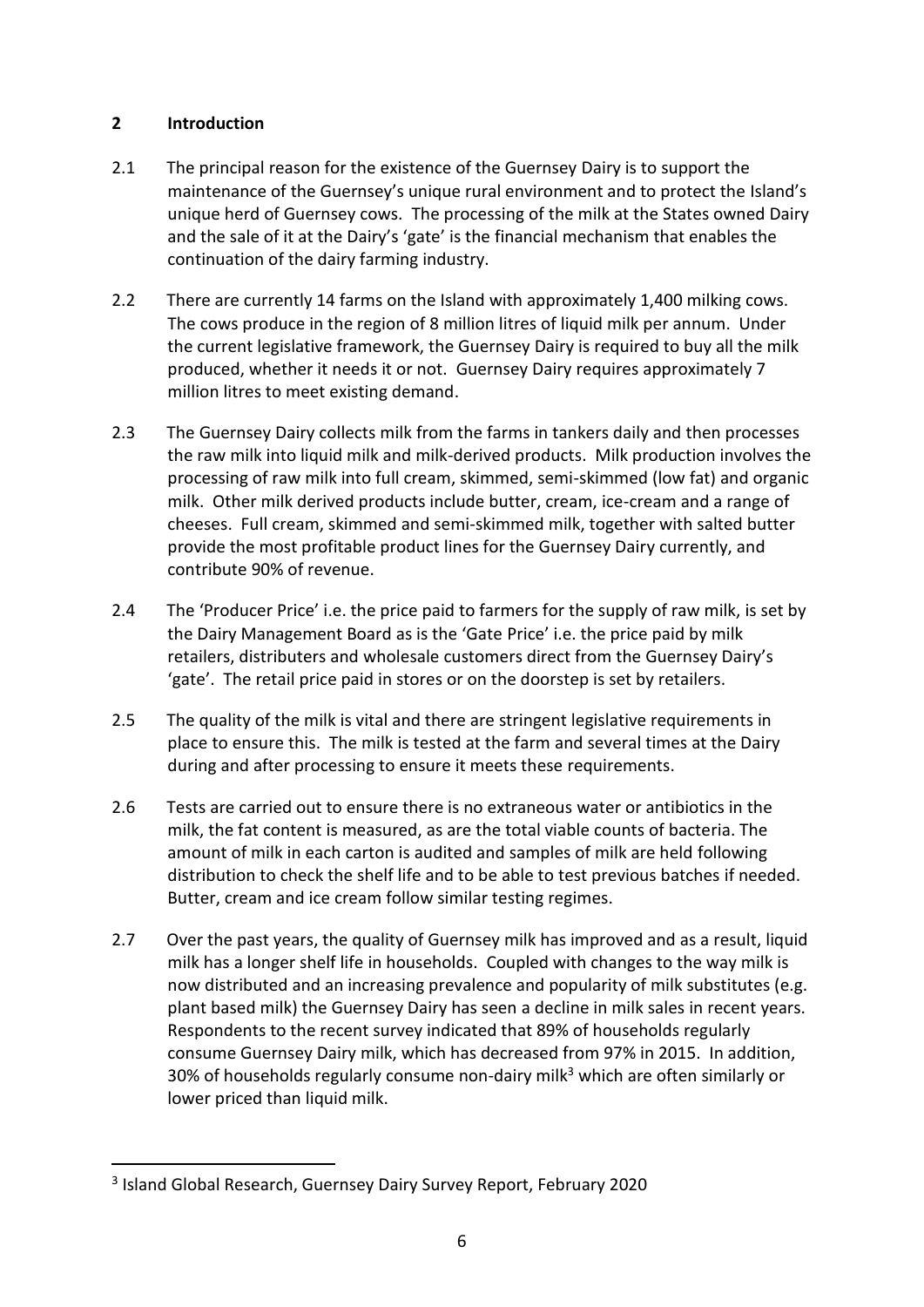- 2.8 The Guernsey Dairy is currently operated under the governance of the Dairy Management Board (DMB), which is a sub-committee of the States' Trading Supervisory Board (STSB) and the STSB is ultimately accountable to the States of Deliberation. The Guernsey Dairy is managed and operated in a commercial manner with all of its revenue received from selling milk and milk-derived products at the Dairy's 'gate'.
- 2.9 The STSB has a number of policy, statutory and operational responsibilities for managing the Guernsey Dairy, including ensuring it operates as efficiently as possible in the best long term interests of islanders. In particular, responsibilities include ensuring the continued and safe supply of all liquid milk (Guernsey milk) to the Island, as liquid milk can only be supplied by STSB. The Committee *for the* Environment & Infrastructure (CfE&I) is responsible for policy in relation to agriculture and the dairy industry.
- 2.10 The Guernsey Dairy became an unincorporated Trading Asset following the review of Government and the recommendations of the States Review Committee in 2016 when the STSB took on the management of the operation of the Dairy from the former Commerce and Employment Department.
- 2.11 There are 38 Full Time Equivalent staff that are employed at the Guernsey Dairy, which operates on a 10 hour day, 7 days a week, 365 days a year basis. Not all Guernsey milk derived products are produced by the Guernsey Dairy. One artisanal company purchases pasteurised milk from the Dairy to produce their own dairy products (such as cheese). Two of the Dairy Farms are licensed to retain some of their raw milk to produce yoghurt and ice-cream.
- 2.12 The scope of the Future Guernsey Dairy Project is shaped by the current policy framework and statutory responsibilities relating to the Guernsey Dairy and the dairy industry (see section 3).
- 2.13 The objective of the Future Guernsey Dairy Project ('the Project) focuses on the need to provide a cost-effective solution, including the modernisation of the States owned Dairy in some form, entailing the provision of improved or replacement infrastructure and plant, to maintain the supply of milk for the future. Any solution will need to comply with regulatory requirements and constraints, including those set out under the food and environmental pollution legislation, World Health Organisation food standards and also land planning policy and legislation.
- 2.14 The Guernsey Dairy works with the local Guernsey Farmers' Association (GFA) and the dairy industry as a whole to support and protect the world-famous Guernsey Cattle Breed and to sustain Guernsey's unique rural environment. Indirectly the Guernsey Dairy supports the Guernsey countryside and cultural heritage, the traditional (traced back to Celtic) field patterns, the boundaries and hedgerows. Dairy farming is the most important farm enterprise in Guernsey with over 8,000 vergees of the 15,250 vergees of agricultural land on island being used by this industry (the island area as a whole totals 38,801 vergees).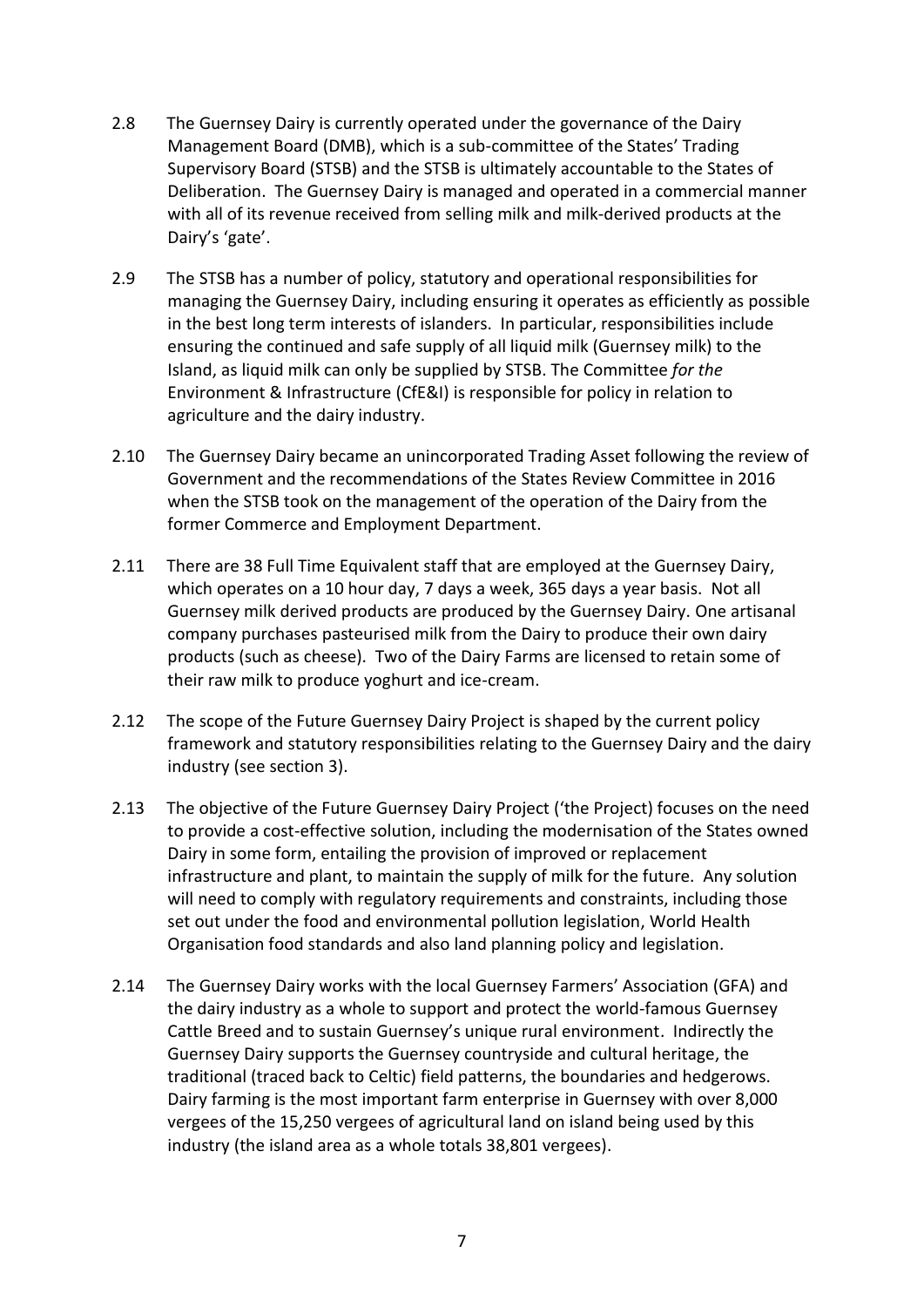- 2.15 There are currently 1,474 registered dairy cows in Guernsey (with a further 941 heifers likely to become milk cows). Without a dairy, the total number of cattle maintained would almost certainly reduce very significantly. Such a reduction in the gene pool would have long term consequences for the survival of the breed and have an impact on an important part of the Island's cultural heritage.
- 2.16 Should cheap liquid milk be imported into Guernsey it would most likely mean that most local dairy farms would cease operation. Without support to the dairy industry, the Guernsey Cattle Breed would likely be in permanent decline.

### **3 Strategic and Legislative Context**

- 3.1 A Review of the Dairy industry was undertaken in 2014, *Dairy Farming in Guernsey and The Future – A Plan for the Long Term Future of the Dairy Farming Industry in Guernsey* – ("the Review). The Review proposed, and subsequently the States of Deliberation agreed, that the environmental and other benefits the industry provides to the Island required a degree of involvement from the States to deal with the greatest risks in the areas of market protection and the processing and distribution of milk to the (local) market. The latter area of focus is that which encompasses the operation of the Guernsey Dairy.
- 3.2 The Review set out a coherent vision and ten point plan for the dairy industry, that concluded (and included) the need for:
	- Effective statutory control over the importation of milk.
	- A continuing commitment to the Guernsey Breed.
	- An independent, but still States owned, Dairy.
	- A firm commitment from farmers to a year-round supply of milk for the Island.
	- A simpler approach to milk pricing in the industry.
	- The continuation of Dairy Farm Management Contracts.
	- Support for farm business development.
	- Protection for agricultural land and flexibility for ancillary uses.
	- Modernised arrangements for milk distribution and retailing.
	- A new Milk Ordinance.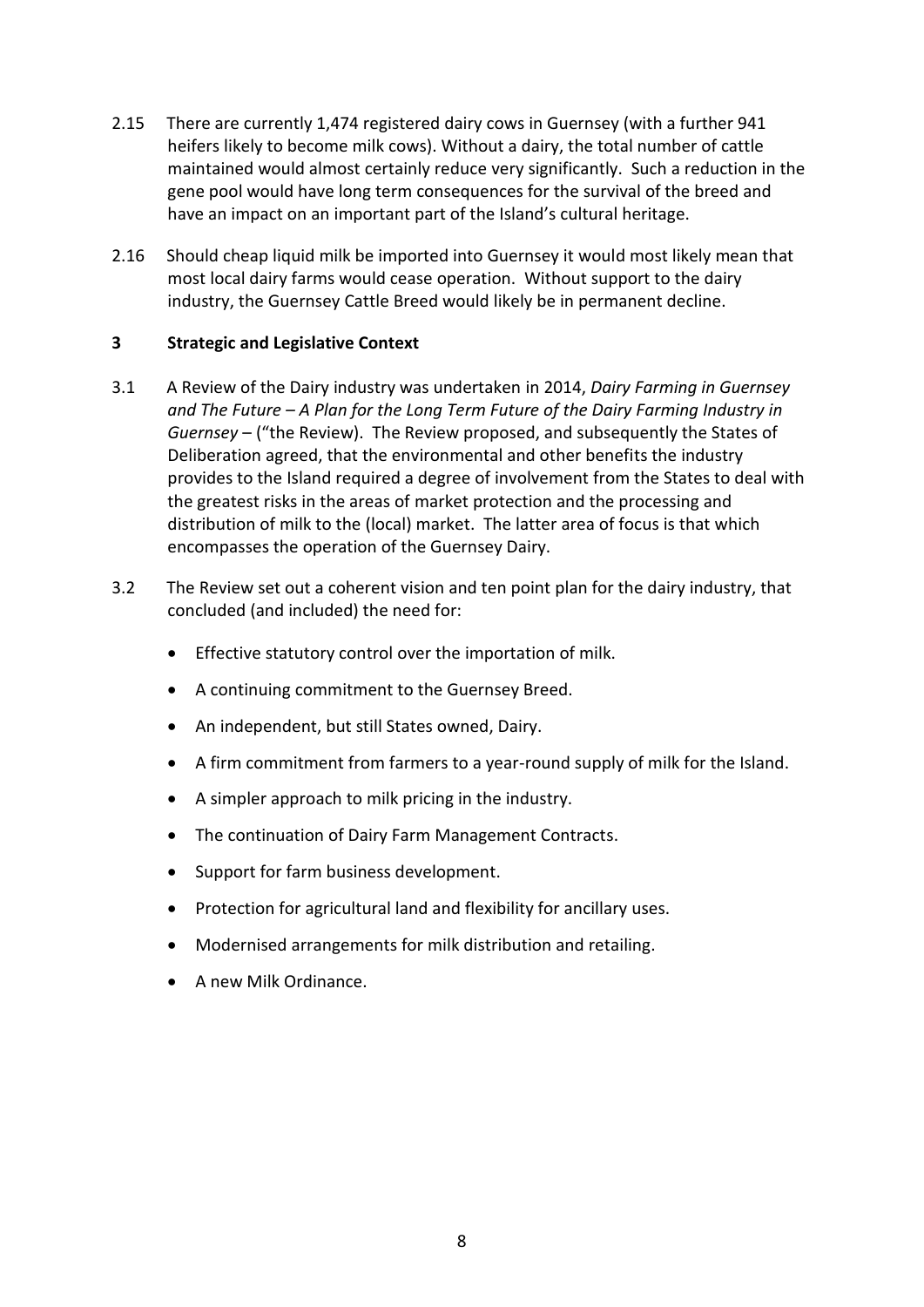3.3 The policy also sought to further strengthen controls in the Milk Ordinance so as to create a period of operation of the dairy industry with greater certainty about support and protections. The 2014 Resolutions focused on securing the long-term future of the dairy industry, including continuing the commitment to the Guernsey Cattle Breed. The continuing commitment to the Guernsey Cattle Breed, incorporated the "*commitment to an independent, but still States owned, Dairy*" 4 **.**  This concurred with conclusion 9 of The Review that:

> .. "The Guernsey Dairy should stay in overall States' control, but a governance structure should be put in place that allows it greater independence to act in a commercial manner for the good of the Island and the dairy industry, but largely freed from the constraints of Political and States control…"

3.4 The Policy Letter also asserted that the Dairy has a vital role to play in the future of the dairy industry and that, given that important role, it is essential that the Dairy operates as efficiently as possible. It pointed to the need for this to be achieved through modernisation and reducing costs further. It went on to state<sup>5</sup> that:

> .. "A further task for the Dairy Management Board will be to examine the future needs of the Dairy and to consider the costs, benefits and feasibility of the development of a more modern facility. This review will not exclude the possibility of building a new Dairy on another site…" and

.. "The Department regards such a review as essential in order to determine how the Dairy can derive the greatest benefits from operational efficiencies and hence reduce its costs further."

- 3.5 The Resolutions also agreed to proposals which effectively control the importation of milk. These included a continuing commitment to the Guernsey Cattle Breed and a new Milk Ordinance, whereby imported milk cannot be bought in Guernsey, effectively preventing other liquid milk from being sold.
- 3.6 The subsequently adopted and current Milk Ordinance of 2016<sup>6</sup> requires *inter alia*, that:
	- only fresh milk obtained from the STSB can be sold or supplied on the Island;
	- that no one can buy fresh milk on the Island, other than from the STSB or registered distributor, that has not been produced on the Island, except with the express consent or contracted by the STSB;

**.** 

<sup>4</sup> See Resolution 1 a) of 25th September, 2014 following Billet d'État No.XX of 2014.

<sup>5</sup> Paragraphs 3.31 and 3.32 of the 2014 Policy Letter

<sup>6</sup> The Milk (Control) (Guernsey) Ordinance, 2016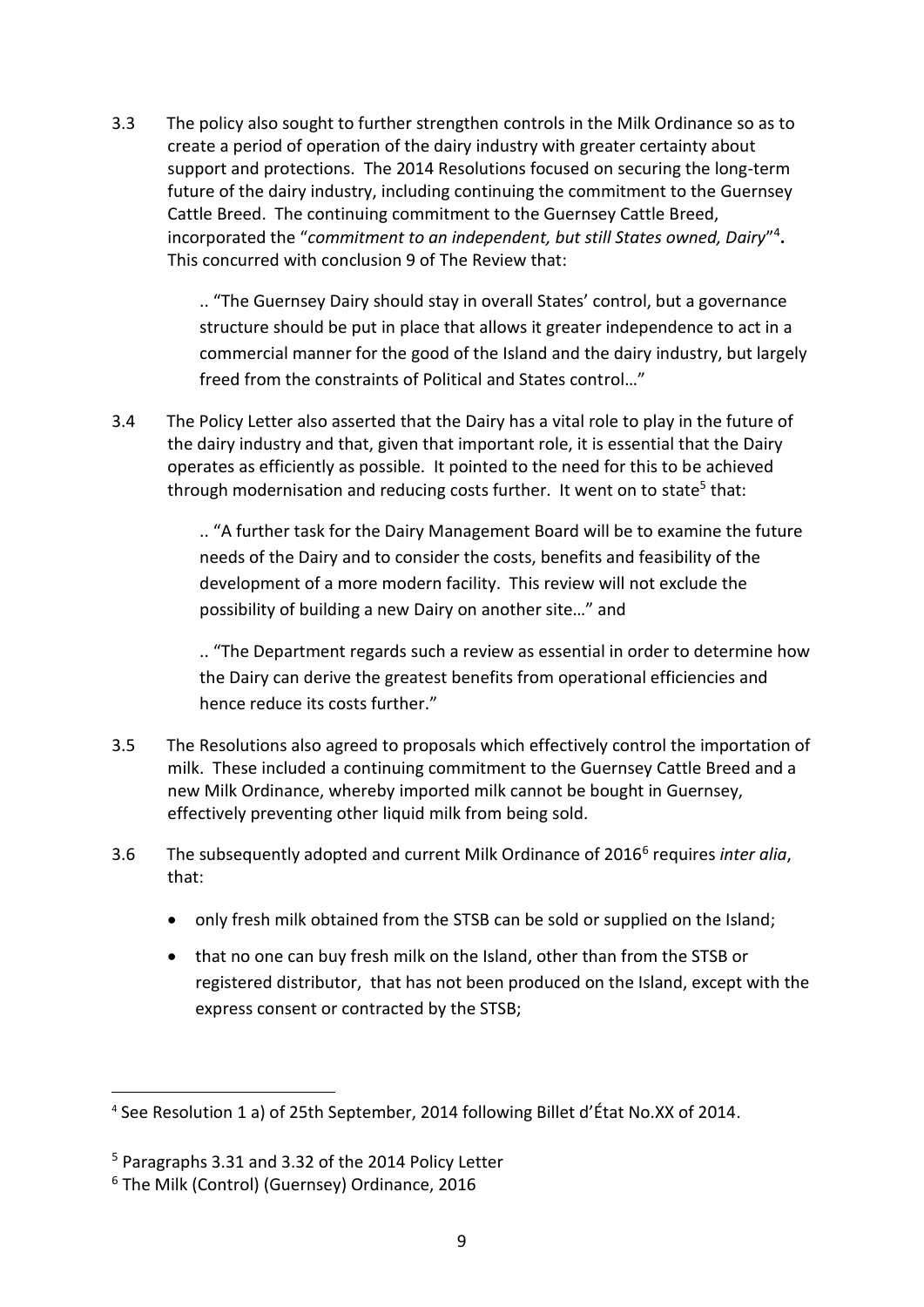- that any fresh milk that is produced on the Island has to be supplied to the Dairy, subject to certain exceptions including for farmers' own consumption or for use in feeding calves and pre-agreed amounts for making milk derived products (by approved licence only); and
- that the Dairy must therefore purchase all Guernsey milk produced on Island, subject to it meeting required best practice hygiene tests and not being under investigation under food or other legislation.
- 3.7 It is conditional that the raw milk purchased from Dairy Farmers must reach required best practice hygiene tests, as required under the Milk Ordinance and as specified in the Farmers' Dairy Supply Agreements. The Agreements also set out the agreed level of supply of raw milk (or farm output target).
- 3.8 The policy framework, defined and subsequently approved by the States in 2014<sup>7</sup>, was effectively confirmed as unchanged in the Policy and Resource Plan Update Policy Letter of June 2019<sup>8</sup>. Further consultation has taken place during the development of this Policy Letter and the associated Strategic Outline Case (SOC) business case. This policy approach was recently re-endorsed by the Committee *for the* Environment & Infrastructure and noted by the States' Trading Supervisory Board on 24th October 2019, who retain the policy and operational mandates for the Guernsey Dairy respectively.

# **Other Strategies of Relevance to the Project**

# **Biodiversity Strategy**

- 3.9 The dairy industry has shaped the farmed landscape of the Island for centuries. Nearly half of Guernsey land is allocated to agriculture and the 14 dairy farms constitute around a quarter of the land. The means of farming and production scale is small and non-intensive. The result of the use of largely traditional farming methods and the distinctive (or 'iconic') local Guernsey Cattle Breed has made a positive contribution to the management of the countryside and its environmental value. Hundreds of miles of hedgerows and earth banks are maintained providing an interconnected habitat resource and sanctuary for wildlife.
- 3.10 The dairy industry support Biodiversity Plans, as an important contribution to agrobiodiversity and agro-ecosystems. In the absence of significant areas of woodland, grass lands are among Guernsey's most valuable habitats. Dairy farming, particularly in Guernsey, is a less intensive form of farming production and as a whole supports the Guernsey countryside and cultural heritage, the traditional field patterns, boundaries, hedgerows and earth banks.

<sup>7</sup> As above "Review of the Dairy Industry", Article IX of Billet D'État of 2014.

<sup>8</sup> Policy and Resource Plan 2018 and 2019 Update, Billet d'État IX, Appendix 3 (e), pp8-13, 25 June 2019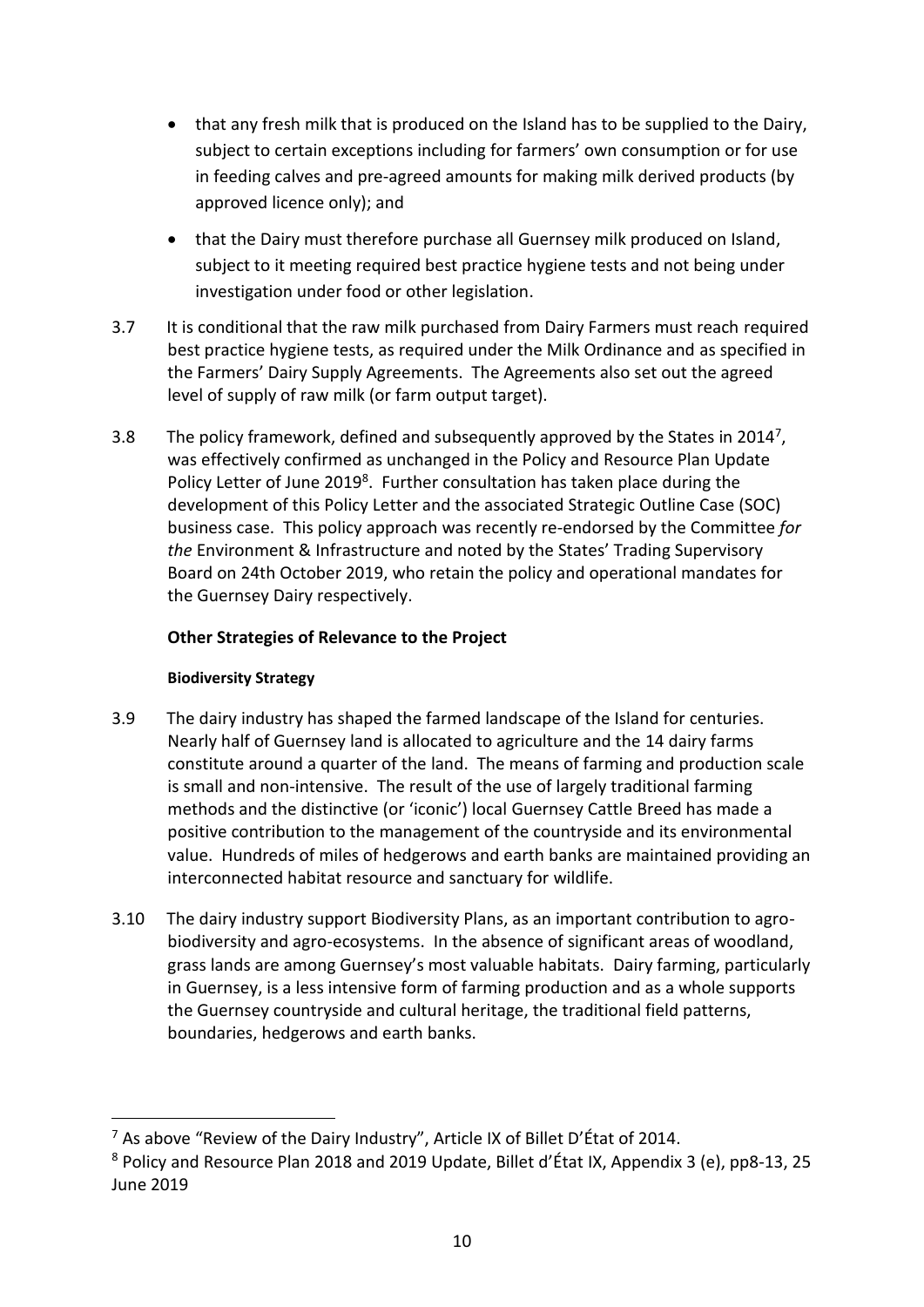- 3.11 Protecting the local Guernsey Cattle Breed is one of the key reasons and justifications for controls over importation of milk and other cattle breeds to the Island. On-island conservancy of the Guernsey Cattle Breed is in line with policies for the protection of the rarer and distinctive breeds in Europe. Whilst the breed numbers are increasing in the UK, US, Canada, South Africa, Australia and New Zealand, the on-island Guernsey Cattle Breed could be considered as the centre of breed excellence.
- 3.12 Dairy Farm Management Agreements with the dairy farming community encourage animal welfare and breed improvement, stocking density (numbers of cattle per vergee) and the requirement to have a biodiversity action plan in place for farmed land. The Agreements require Dairy farmers to conform to best practice in farm management, including the Code of Good Agricultural Practice for the prevention of environmental pollution from agricultural activity. Guernsey dairy farms are also committed to achieving RSPCA Farm Assured accreditation by January 2021.

### **Energy Policy and Climate Change**

- 3.13 Agriculture, land use, land use change and forestry combined contribute a small proportion of Guernsey's total greenhouse gas emissions (3.7% in 2017)<sup>9</sup>. The majority of the emissions are methane released by the digestive processes of cattle. Livestock related emissions have remained at a steady level over a number of years.
- 3.14 Dairy production in Guernsey minimises environmental impacts and cost of transport reflecting the 'proximity principle<sup>'10</sup> – where much of the raw materials, processing and production 'from farm to fork' are very close by. More of the raw materials, such as silage feed for cattle (some of which is currently imported), could be produced on-island in future, if the land was made available for agriculture.
- 3.15 Future investment in effluent treatment plant will also contribute to the States of Guernsey's Waste Strategy and enable the Guernsey Dairy to comply with future environmental best practice and regulatory standards, by minimising waste from milk processing by-products, re-using water and safely managing and disposing of chemicals.

### **The Policy & Resource Plan Update**

3.16 The CfE&I Committee Policy Plan Update in the Policy & Resources Plan Update Policy Letter of June 2019<sup>11</sup>, stated that:

> "..The policy context for the dairy industry and its future development remains as set out in the policy letter (States' Report) approved in September 2014 (Billet D'État XX of 2014). This gave greater responsibility to the sector

<sup>&</sup>lt;sup>9</sup> Guernsey Annual Greenhouse Gas Bulletin, Aether Limited, 2017 (Issue date March 2019).

 $10$  A principle under EU Law that environmental damage must be remedied at source.

 $11$  See Appendix 3 (e).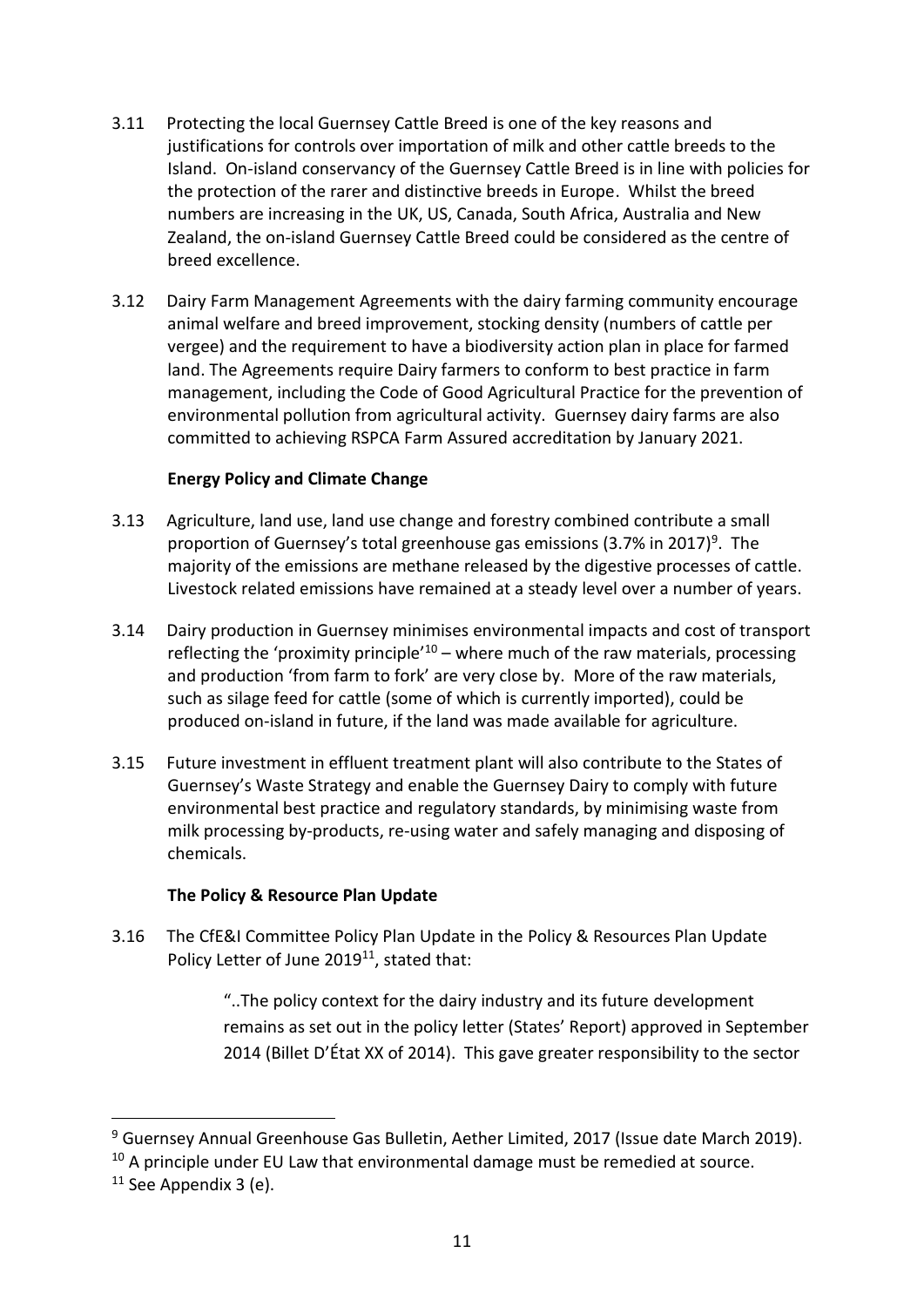to develop a self-sustaining and forward looking industry in collaboration with the Guernsey Dairy…"

# **4 Operational Challenges for the Guernsey Dairy**

- 4.1 The Guernsey Dairy facilities and equipment are nearing the end of their operational life and the building fabric is in poor condition. This is a limiting factor in maintaining food hygiene standards and improving the operational efficacy of the business. The building configuration limits the ability to continue to maintain standards and adapt to the needs of a modern food processing facility.
- 4.2 There is a continuous maintenance and improvement regime in place to ensure that the Guernsey Dairy can both continue to process raw milk and maintain regulatory standards, including those under Food and Environmental Pollution Law, but this is becoming increasingly costly and problematic to achieve.
- 4.3 Dairy processing technology has moved on significantly in the last 30 years and there is a lack of space within the current Guernsey facility and site footprint to accommodate modern and efficient dairy processing equipment.
- 4.4 There is no available space within the current building and property footprint of the Guernsey Dairy, for increased efficiency or environmental improvements, such as increased storage for unprocessed and packed milk, the inclusion of appropriate infrastructure for the recycling and disposal of residual waste chemicals, water and the by-products of milk processing.
- 4.5 These operational challenges have led to the development of a business case to identify a value for money solution to securing the future of the Guernsey Dairy. The project team commissioned E-Glen Projects Ltd (EPL) as technical subject matter experts to advise on the Future Guernsey Dairy Project and provide a detailed assessment, the **'Guernsey Dairy Technical Report'.** Details from this report are included within the summary of the current problems in the following paragraphs. This has led to the conclusion that what is needed is either a complete factory redevelopment and layout, or a new build dairy.

# **The current Building is not 'fit for purpose'**

4.6 The Guernsey Dairy building is not fit for purpose and major refurbishment or new build is needed. Without this, it is unlikely that the current Guernsey Dairy would be economically viable in the medium to longer term. The current Guernsey Dairy facility would require a substantial continuous maintenance regime, to ensure the building remains fit for purpose, whereas a new (or refurbished) Dairy building would need less maintenance investment. The current condition of the property, facilities and equipment, threatens the ability of the Guernsey Dairy to operate effectively in the 21<sup>st</sup> century and fulfil its business objectives. There has been an under investment in the services and building fabric over a number of years.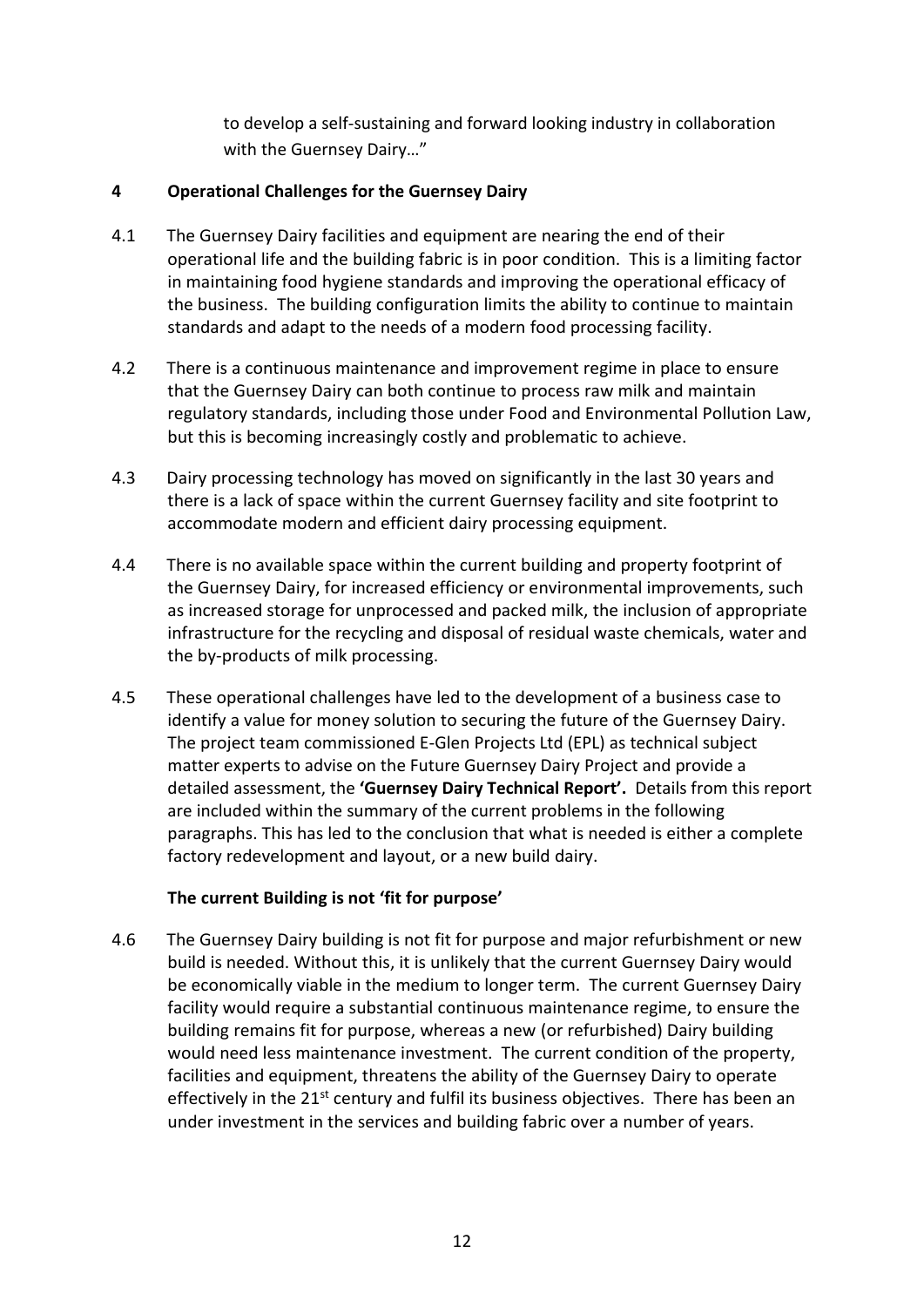- 4.7 Property Services regularly carry out stock condition surveys to identify indicative levels of maintenance expenditure. Technical surveys were completed at the Dairy and these included: stock condition, electrical, mechanical and drainage assessments and these informed the production of a medium term plan which was completed by Property Services in November 2017. These reports indicated that significant refurbishment to the building was needed and substantial expenditure would be necessary in the short and medium term.
- 4.8 In addition to this much of the Dairy plant and equipment is currently beyond its useful economic life and is incurring high repairs and maintenance costs currently, as well as presenting business continuity risks.

### **Food, Environmental, Health and Safety and other Regulatory Compliance Risks**

- 4.9 There are high risks that the Guernsey Dairy will be unable to meet current and future food and environmental pollution regulatory requirements or meet good standards going forwards. The current building was refurbished more than 30 years ago, when legislation was less prescriptive affecting the building of Dairy factories.
- 4.10 In June 2016, officers from the OEHPR (acting on behalf of the Committee *for* Health & Social Care) served 15 Improvement Notices on the Guernsey Dairy. Whilst improvements have been put in place since, officers from the OEHPR have recently inspected the Guernsey Dairy (November, 2019) and downgraded the facilities to a 'two star' rating. The Improvement Notices reflect the ongoing position in relation to the poor condition of the facilities, including the deteriorating building fabric and finishes, some of which can be attributed to structural deficiency. A continuous and increasingly challenging maintenance regime will be necessary to try to maintain standards and the building fabric and its services make this difficult to achieve. Any work to improve the building fabric, or when replacing equipment and services will cause major disruption to milk processing and will increase the risks associated with food safety and food quality.
- 4.11 Work has been carried out on the Dairy to improve the situation, whilst the most difficult and challenging areas remain and are complex and costly to resolve. The disruption and planning to tackle the more difficult areas whilst production is still ongoing, creates significant risks in relation to food safety, food quality and the health, safety and welfare of staff and customers.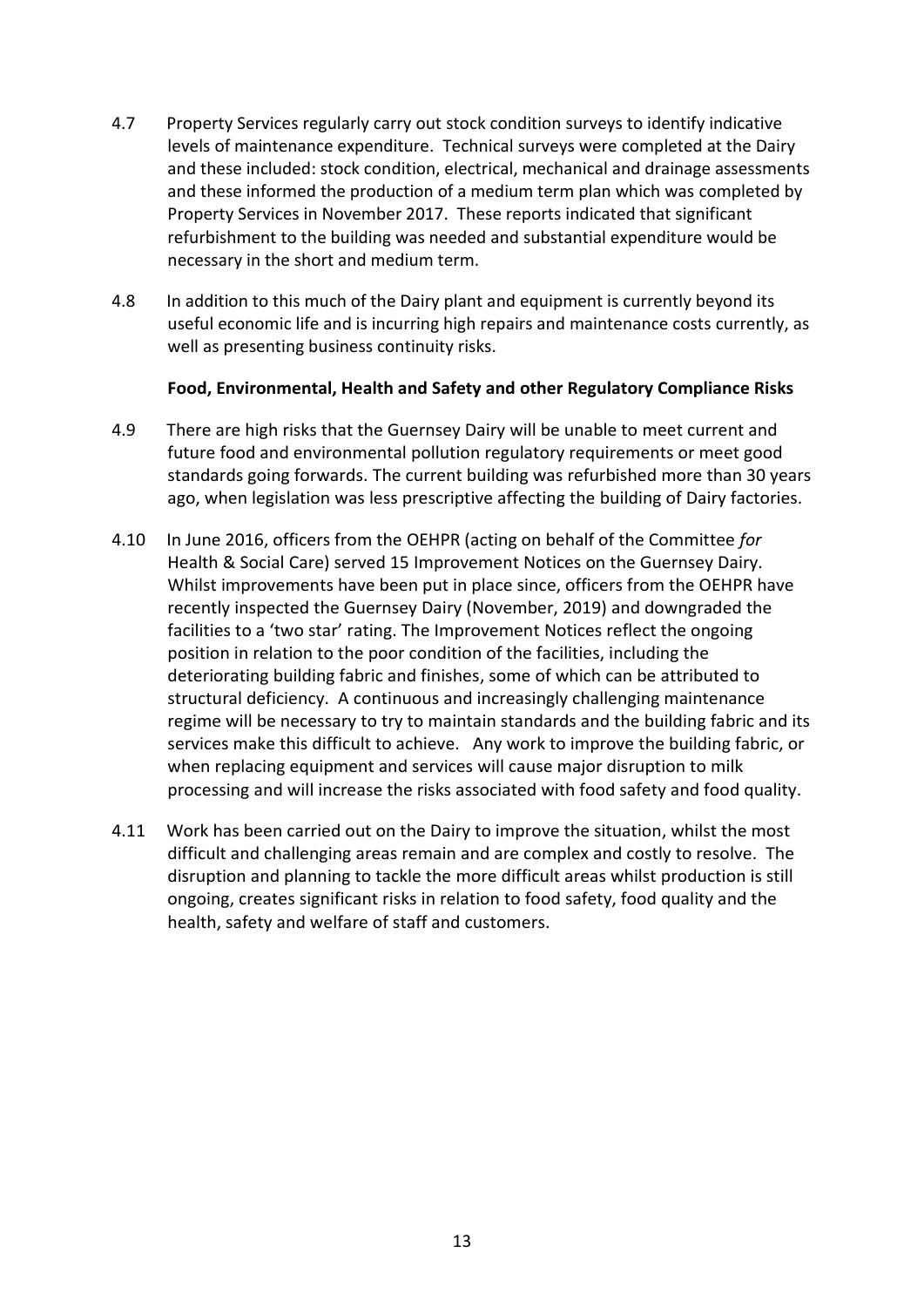### **The current Guernsey Dairy is inefficient**

- 4.12 Despite refurbishment and continual maintenance of equipment to ensure operations can continue, there are business continuity risks arising from the ageing and/or inadequate equipment. The longer that substantive refurbishment and replacement equipment is delayed, there is a risk that the operation of the Guernsey Dairy will be compromised. If Guernsey milk cannot be processed, this may result in milk importation (controlled or otherwise). This would set a potential precedent for changing the way that Guernsey milk is supplied to the Island and a major risk to the Guernsey Dairy's financial sustainability. Milk production on farms would continue in the short term leading to storage problems. The situation could quickly deteriorate, with significant raw milk wastage, leading to significant environmental and reputational damage.
- 4.13 Remedial repairs are costly and the increased costs of reactive maintenance are impacting on the Dairy's financial position. It is difficult to find equipment that fits within the footprint available, and it is an ongoing challenge to fit the new equipment into an old building. Often plant /equipment needs to be bespoke in order to 'fit' within the constraints of the building. There are challenges in maintaining operations when installing new, or retrofitting bespoke equipment. There is insufficient space within the current Guernsey Dairy site for improvements to production efficiency, product diversification and 'off the peg' processing equipment.
- 4.14 The maintenance and replacement of site services are even more problematic than the Guernsey Dairy processing equipment at the current site. These include chilled water distribution, mains water distribution, steam and air distribution systems – which are all severely corroded and do not meet current industry standards. These are in urgent need of replacement and do not meet recommended industry standards, associated with a food processing facility. The replacement of these types of services are problematic from both a time perspective and a hygiene perspective, due to their level of proximity to production processes. There are likely consequences that the Dairy may lose its operating licence in attempting to continue with the Dairy operation whilst replacing these systems in situ, due to high risks of contamination.
- 4.15 Other services such as IT and electrical/electronic interfaces have been added in the past, without overall site management and without complying with any Dairy related installation methodology. To replace and correctly reroute these would be a significant and expensive task and would pose challenges in meeting food and health and safety regulatory requirements. It must be noted that in more recent years, current standards have been followed where practical<sup>12</sup>.

<sup>&</sup>lt;sup>12</sup> Jon Eglen, Technical Adviser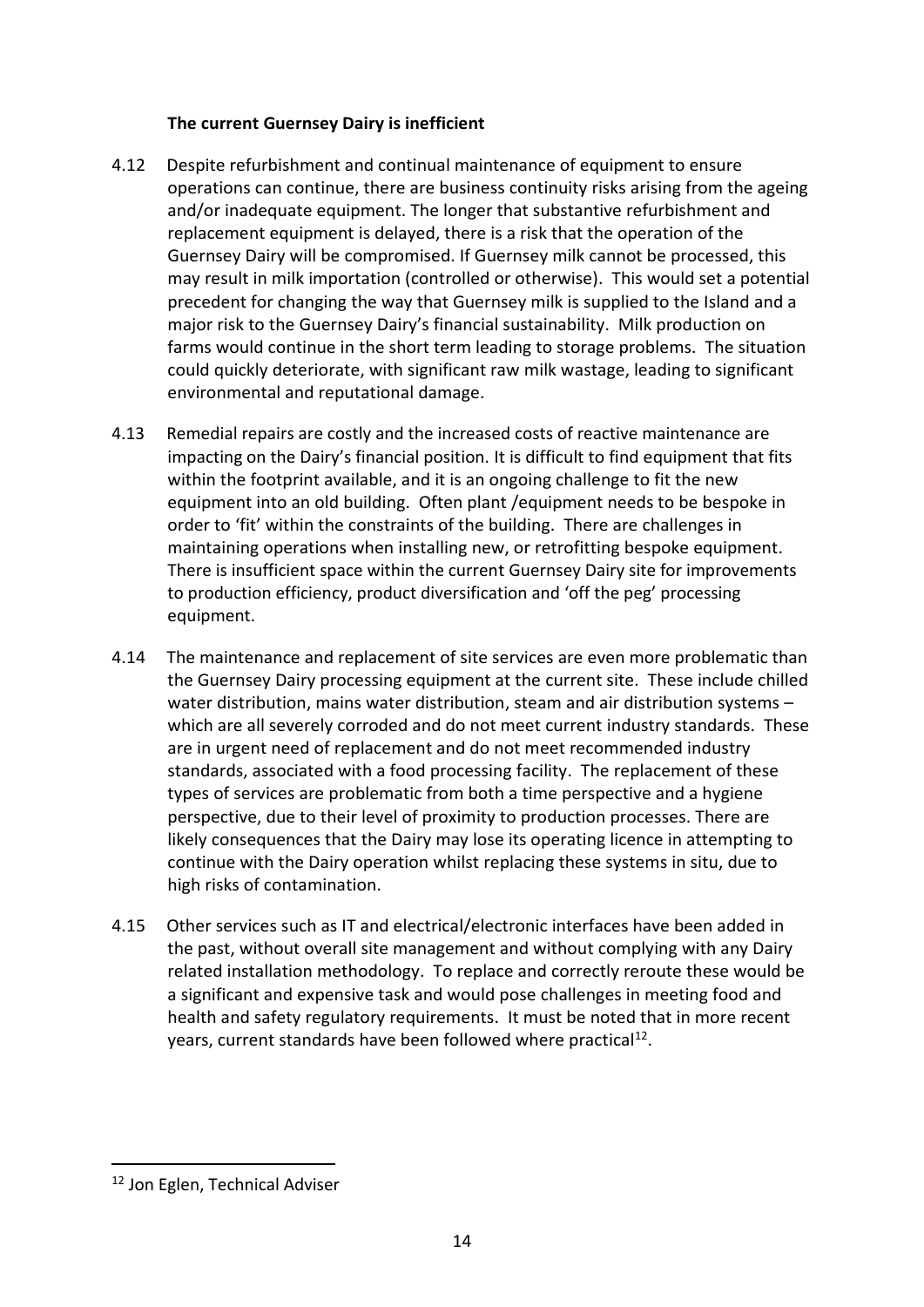- 4.16 There is inefficiency in the system currently, with significant downtime from machinery breakdown and maintenance. This causes direct loss of income and increased expenditure i.e. machine maintenance downtime (planned and unplanned), parts and staff costs. This often results in delays to product release affecting customers and consumers.
- 4.17 The lack of space and investment in modern equipment and infrastructure, prevents process efficiencies that could enable the reduction in resources to process milk, and thereby providing a direct benefit from the investment. It is estimated that a new Dairy could provide savings in production time and other efficiencies of approximately £550k per annum.
- 4.18 An example of this would be that if there was more raw and finished milk storage, i.e. chilled tanks for cold storage of milk, it is estimated that the operations of the Dairy could reduce from 7 days to four per week.

# **Waste materials and pollutants need to be disposed of more sustainably**

- 4.19 Waste milk products, such as those when milk is separated from cream are usually disposed of down the drain; similarly the whey from cheese follows the same route. However, recent research (WRAP $13$ ) has suggested less wasteful methods to be adopted in the production of milk. The milk waste has the potential to be a byproduct and a source of high nutrient value proteins. This could be used for alternative non-milk products or used in animal feed applications.
- 4.20 Guernsey's excess raw milk i.e. that which is surplus to liquid milk demand, is used to produce other milk derived dairy products. Milk and milk derived product manufacture produces waste, and whilst the Dairy utilises this as effectively as possible by producing milk derived products of cream, butter, cheese and ice-cream, some residual milk (i.e. the milky water waste by-product) is produced. The Guernsey Dairy has to balance raw milk intake from farmers with consumer demand, whilst this is not an exact science due to seasonal variations and calving patterns. The Guernsey Dairy works closely with dairy farmers to manage the balance of supply, ensuring it minimises the purchase of milk it cannot sell as liquid milk.
- 4.21 Guernsey Dairy disposes of 870,000 litres of milk residue (2018) or around 11% of the total raw milk production per year. The Guernsey Dairy is working with the farmers to reduce this excess milk production and balance supply and demand. In addition, Guernsey Dairy also currently disposes of a number of pollutants, in the foul water drainage system including approximately 600 litres of caustic bleach per week and 100 litres of peracetic acid; both of which are diluted.

 $\overline{\phantom{a}}$ 

<sup>&</sup>lt;sup>13</sup> Waste and Resources Action Programme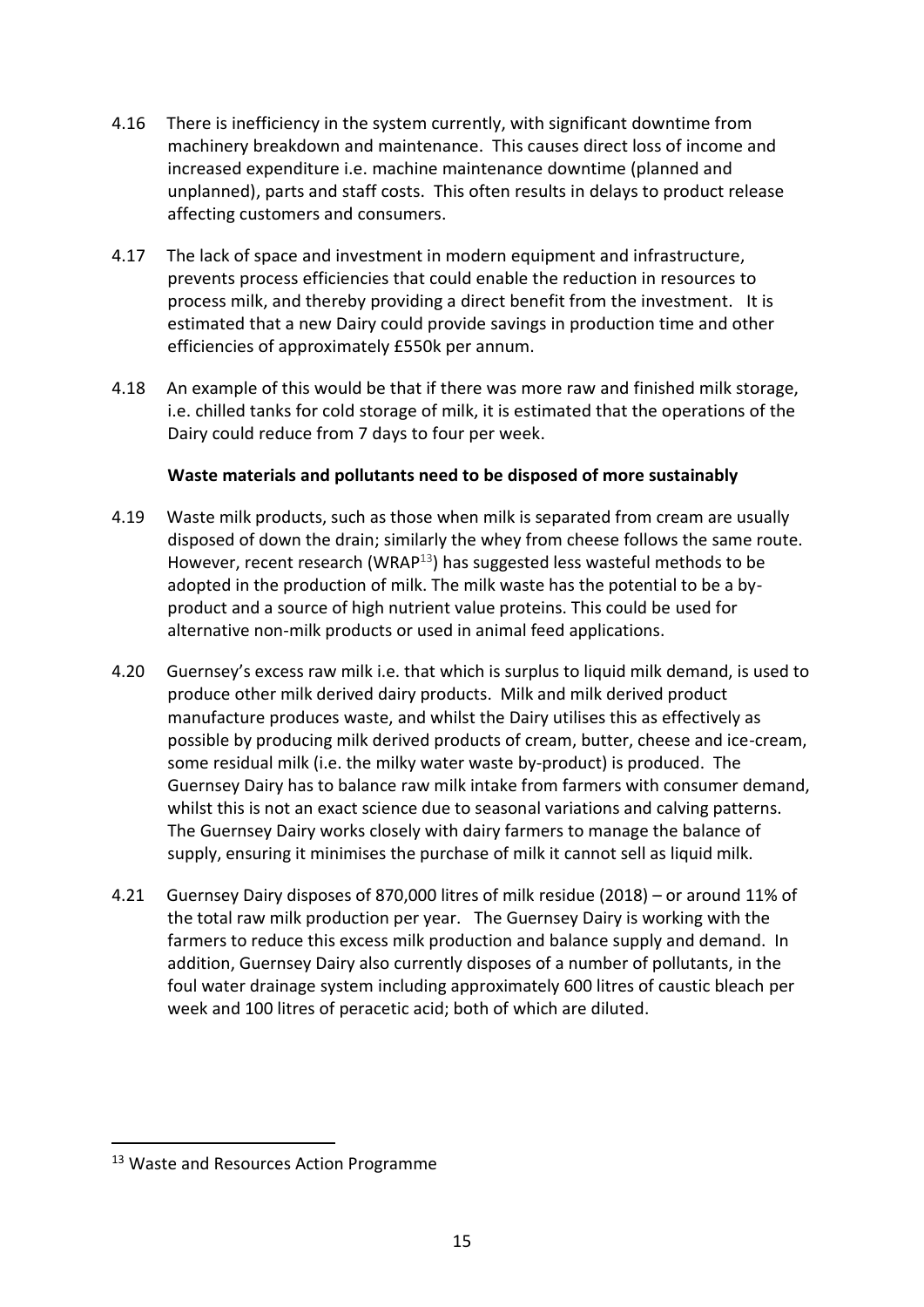- 4.22 There is approved States policy to introduce more stringent controls on water pollution which may affect the disposal of dairy waste products in Guernsey<sup>14</sup>. This may impact on the dairy industry. The Guernsey Dairy waste products will need to be managed in a more sustainable way going forwards including re-use, recycling and disposal with investment in appropriate equipment.
- 4.23 Improvement to effluent controls aimed at reducing the impact on the environment, will not be without cost. This is likely to have an impact on the financial viability of dairy farming as a whole, if inadequate investment is not made.

# **5 Potential consequences of failure to invest in the Guernsey Dairy**

- 5.1 Should the Guernsey Dairy be left to continue as it is without investment, it is likely that there could be a number of consequences including business continuity issues and production failure and/or temporary or permanent closure of the existing Dairy operation because of food hygiene, food safety and/or health and safety compliance notices. This may result in the prospect of the States needing to licence a Dairy offisland to process and pack liquid milk. Research undertaken has identified that the cost is likely to be in excess of £4.5m per annum to carry out this function.
- 5.2 If the Guernsey Dairy could not fund the purchase of raw milk, this would lead to farms going out of business and the de-regulation of the local milk market. This may result in an imbalance in supply and demand with retailers importing liquid milk; a repeal or amendment of the Milk Ordinance and potentially irreversible damage from licensing of liquid milk imports; the decline of the dairy industry, resulting in farms being sold; an impact on the biodiversity of the countryside; and ultimately the decline of the rare Guernsey Cattle Breed from her Island home.
- 5.3 If the States decided to retain the principle of only fresh, Guernsey milk being sold on island, as in effect provided for under the Milk Ordinance, but not to provide a Dairy then the States would need to enter into a commercial licence with a Dairy off-island to produce liquid milk as an interim measure at significant cost. The exportation of raw milk and importation of packaged liquid milk would also need to meet the current controls on the import of animal products under the import control legislation and meet stringent requirements under food Law applying to food exports. These risks would need additional mitigation at further cost. There would also be additional risks of continuity of supply, due to adverse weather or other issues affecting transportation.

<sup>14</sup> For example, the Committee *for the* Environment & Infrastructure estimate the commencement of a new Water Pollution Ordinance in 2021 (to the Environmental Pollution (Guernsey) Law, 2004).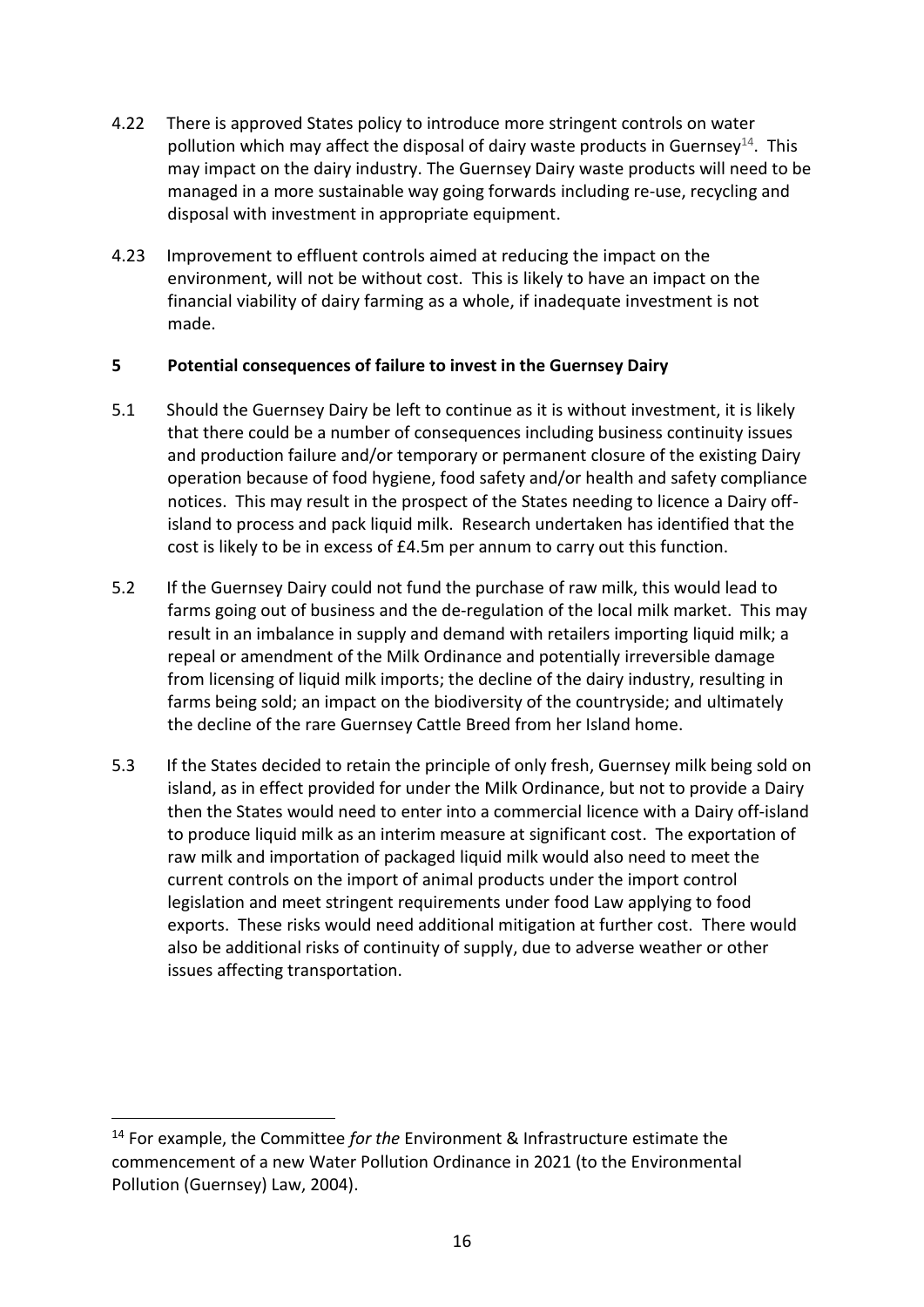- 5.4 An alternative could be to support the farmers by providing subsidy payments for milk production without the subsequent State provision of a facility to process it into liquid milk. This would enable the Guernsey Cattle Breed to survive and the dairy farming industry to maintain the islands green spaces and biodiversity. However, the raw milk may not be utilised effectively and the States of Guernsey would then need to step in with funding for the farmers by provision of further subsidy. The Guernsey Dairy currently pay the dairy farmers circa £5.1m p.a. for the raw milk. In approximate terms, this would cost in the region of £100m over 20 years. The milk could either be tipped away, at an environmental cost or potentially shipped offisland to process the milk.
- 5.5 Currently, the Guernsey Dairy as a commercial ongoing concern buys almost all the milk from dairy farmers to produce liquid milk and milk derived products, and in doing so creating a revenue stream and acting as an economic enabler for the dairy industry. The most secure conservation strategy for the rare Guernsey Cattle Breed is to promote measures which plan for the long term future of the Dairy farming industry in Guernsey and contribute to self-sustainability of the breed.

# **6 Strategic Drivers and Business Needs for Investment in the Guernsey Dairy**

6.1 This Policy Letter sets out the proposed investment and associated plans to address the risk and issues with the current Guernsey Dairy. The strategic drivers and investment objectives are summarised as follows:

| Investment<br>Objective 1 | The Dairy will continue to operate as an economic and environmental enabler to<br>the dairy industry by purchasing milk from farmers who in turn are contracted to<br>protect the biodiversity and rural landscape of the countryside, preserve the<br>Guernsey Cattle Breed and continue the farming cultural heritage of the island. |
|---------------------------|----------------------------------------------------------------------------------------------------------------------------------------------------------------------------------------------------------------------------------------------------------------------------------------------------------------------------------------|
| Investment                | Any design changes to the Dairy to improve its operation should meet the                                                                                                                                                                                                                                                               |
| Objective 2               | highest food and environmental pollution regulatory standards. For food this                                                                                                                                                                                                                                                           |
|                           | should be equivalent to the Food Hygiene Rating of four stars 'good' or five stars<br>'very good' <sup>15</sup> .                                                                                                                                                                                                                      |
| Investment                | Improvements should be made to the cost effectiveness of the operation                                                                                                                                                                                                                                                                 |
| Objective 3               | through process engineering efficiency and the reduction of overheads. Such                                                                                                                                                                                                                                                            |
|                           | improvements will enable the Dairy to produce the highest possible quality                                                                                                                                                                                                                                                             |
|                           | products at the lowest possible gate prices.                                                                                                                                                                                                                                                                                           |
| Investment                | Any design changes to the Dairy should meet future water pollution controls                                                                                                                                                                                                                                                            |
| Objective 4               | affecting the disposal of unused milk <sup>16</sup> , other waste products and chemical                                                                                                                                                                                                                                                |
|                           | effluents on site through suitable effluent treatment facilities.                                                                                                                                                                                                                                                                      |
|                           |                                                                                                                                                                                                                                                                                                                                        |

**.** 

<sup>&</sup>lt;sup>15</sup> The Director of OEHPR advises that five stars should be a standard expectation and compliance with Regulation (EC) No 853/2004 is also important.

<sup>&</sup>lt;sup>16</sup> The Committee for the Environment & Infrastructure estimate the commencement of a new Water Pollution Ordinance in 2021 (to the Environmental Pollution (Guernsey) Law, 2004).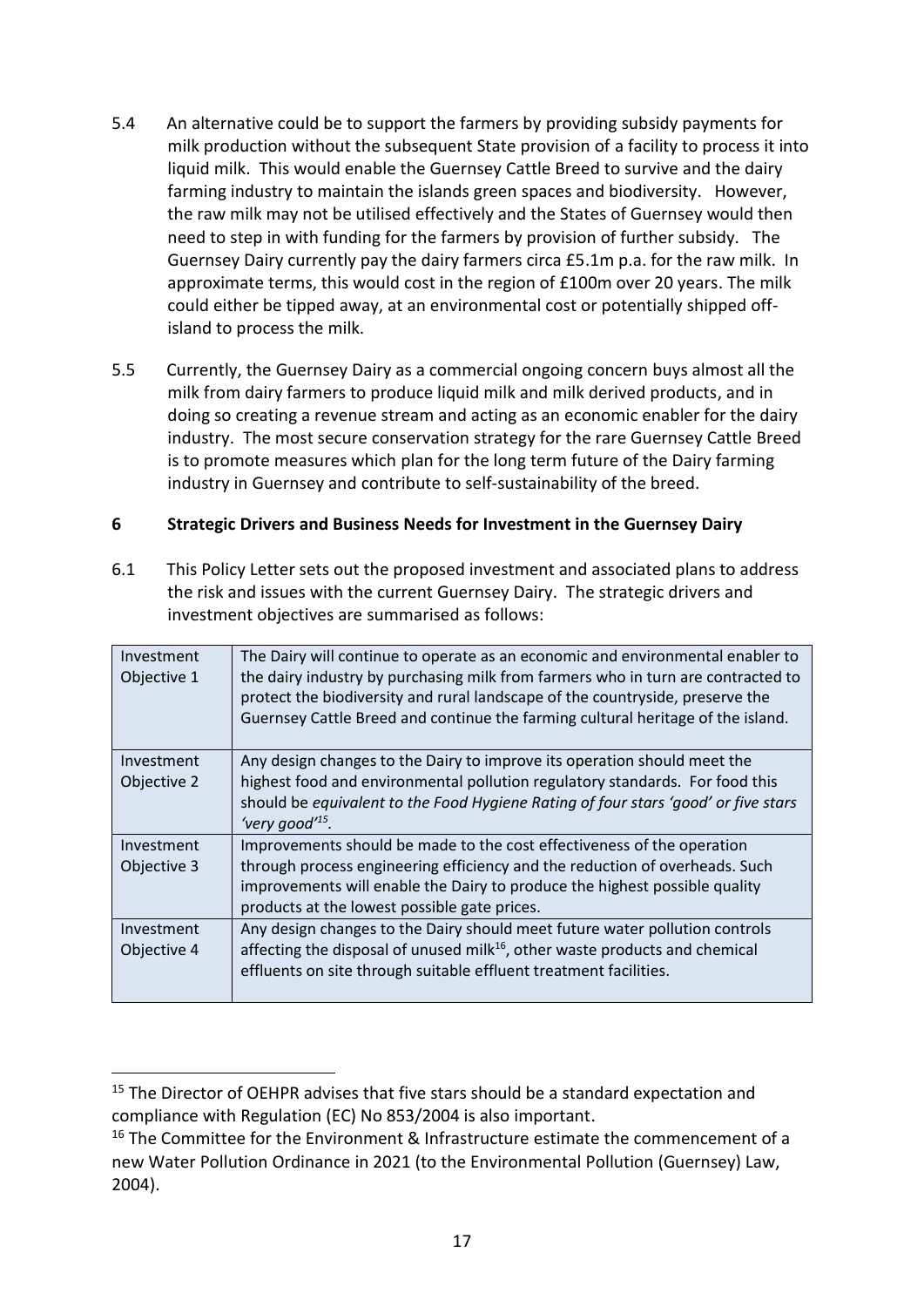| Investment  | The Dairy will provide a continuity of supply of fresh milk and milk by-products |
|-------------|----------------------------------------------------------------------------------|
| Objective 5 | to the Guernsey consumer throughout any changes to its physical form. These      |
|             | changes should be brought about without delay - at least by 2024.                |

*Table 1: Investment Objectives*

### **The Business Needs for the Guernsey Dairy**

- 6.2 The business needs for the Guernsey Dairy are set our below according to each of the Strategic Investment Objectives and the problems and difficulties associated with the current situation.
- 6.3 **Investment Objective 1:** The Guernsey Dairy is currently making a small loss and dairy farming continues to need Government support to prevent more Dairy Farms from becoming unsustainable financially. *To continue to be an economic enabler for the Dairy Industry, protecting the biodiversity of the countryside and the Guernsey Cattle Breed heritage* the Guernsey Dairy's key business needs are as follows:
	- To process milk more efficiently, so that the Dairy is financially self-sufficient and the product is affordable to the end user.
	- Continue to provide sufficient business incentive for the continuation of the Dairy Farming industry and to encourage new entrants.
	- Continue to enable a financially sustainable Dairy Farming business model, with sufficient income to allow for future business investment and to improve animal welfare standards, invest in technologies to reduce the environmental impact of farming, maintain biodiversity plans and increase food safety and quality standards in line with regulatory requirements.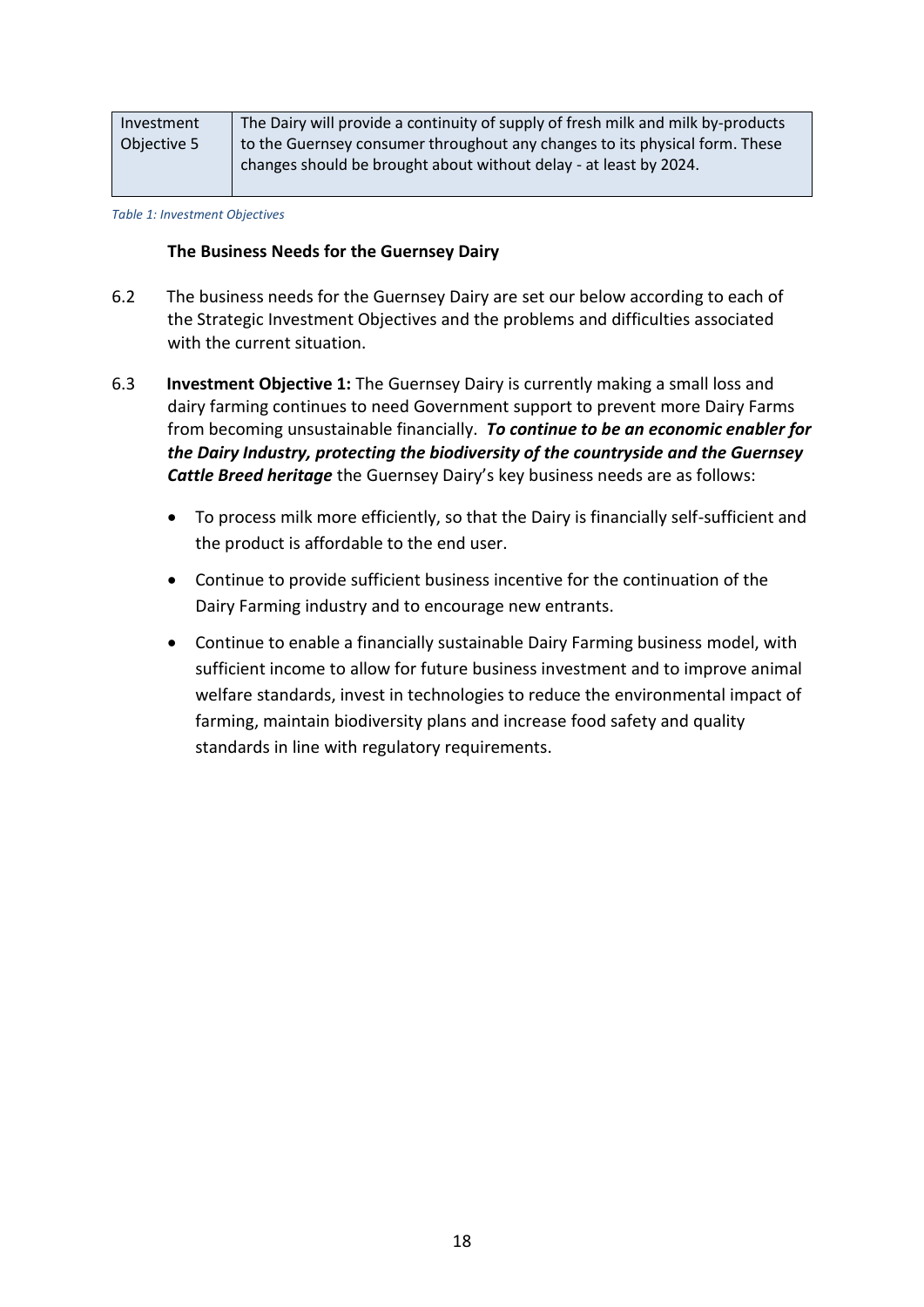- 6.4 **Investment Objective 2:** Remedial repairs during 2018 and 2019 improved the food hygiene star rating from 2 to 4 Stars, however these were temporary fixes. It is becoming increasingly more difficult to deal with the more challenging aspects of the building fabric and services, whilst not impacting on dairy operations or compromising food safety and quality standards, without whole scale refurbishment. In November 2019, an Environmental Health Officer undertook an inspection which resulted in the Guernsey Dairy being rated as 2 Stars once more (based on the condition of the building fabric). Food safety standards, other regulatory requirements and best practice standards are becoming more complex and expensive to implement and maintain<sup>17</sup>. Remedial repairs are costly and the increased costs of reactive maintenance are impacting on the Dairy's financial position. Future site options will also need to comply with planning legislation and land use policy. The Guernsey Dairy will need to *improve its operation, meeting the highest food and environmental pollution regulatory requirements and best practice standards* and therefore has the following business needs:
	- Compliance with Food, environment pollution and health and safety regulatory requirements.
	- Compliance with Planning Legislation and Land Use Policy.
	- Avoidance/mitigation of product contamination, or food safety, or health and safety incidents.
	- Maintain a share of the export market, where compliance to higher regulatory standards are often required.
	- Maintaining the reputation of the States of Guernsey and the Guernsey Dairy by achieve standards e*quivalent to the Food Hygiene Rating of four stars 'good' or five stars 'very good'.*
- 6.5 **Investment Objective 3**: The configuration and restrictions of the site, buildings and equipment mean that processing is a 7 day a week operation, is labour intensive and inefficient. Process flow and production reliability is very poor. Production is often complicated by failure of plant and equipment, resulting in extending the working day, resulting in the need for staff overtime. The Guernsey Dairy is currently operating at a slight deficit. The business needs *to have a more reliable***,** *cost effective operation, through modern process engineering efficiency and the reduction of overheads***.** The key business needs to achieving this goal are:
	- Modern building and plant providing opportunities for improved process engineering efficiency and potential to increase affordability to the end user.

<sup>&</sup>lt;sup>17</sup> In particular, the European Communities (Food and Feed Controls) (Guernsey) Ordinance, 2016 came into force on the 3<sup>rd</sup> October 2019.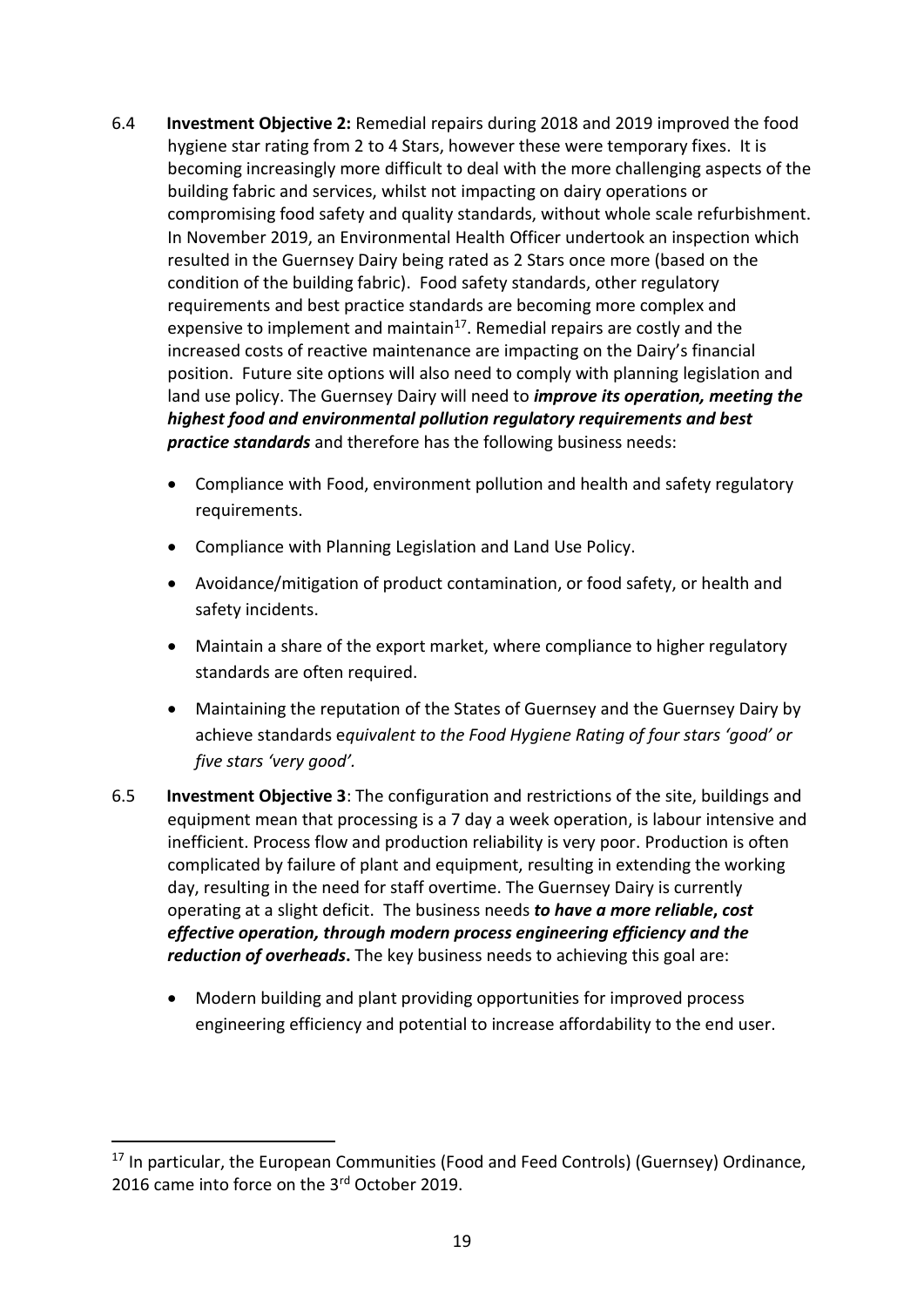- $\bullet$  Increased storage capacity including raw and finished milk product storage, larger capacity tanks and other equipment that enables more efficiency and fewer processing days e.g. 4/5 days a week processing.
- Lower production costs, leading to reducing overheads.
- 6.6 **Investment Objective 4**: There are no facilities for adequately treating, reducing and reusing waste. There is insufficient space on the current site to accommodate the required plant and infrastructure. This does not meet UK best practice and is likely to contravene proposed controls under future water pollution legislation in Guernsey. The business needs therefore are:
	- To meet future water pollution and other environmental pollution regulatory requirements<sup>18</sup>
	- Water treatment plant required to reduce and dispose of polluted waste water, manage strong chemical waste and milk residues.
	- Sufficient land or space to accommodate appropriate plant and equipment.
	- Flexible Farm Supply Agreements to harmonise raw milk production and liquid milk sales (supply and demand).
- 6.7 **Investment Objective 5:** There is an urgency for this Project for operational business continuity. However, the Project timelines to secure the relevant funding, approvals, procurement and construction are likely to take up to 2024 to secure. The current Guernsey Dairy building fabric, services and equipment are in a poor state of repair and are not fit for purpose, resulting in business continuity problems and supply risks, equipment break down, disruption to production, inefficiency and increased wastage. These problems and single points of failure pose a significant risk of extended shut down, which could threaten the ability to supply sufficient fresh local milk to meet the island's needs. In order to *ensure the continuity of supply of fresh milk and milk by-products to the Guernsey consumer, proposals should be approved without delay***. The key business needs are:**
	- Continue to purchase all raw milk supply produced by Guernsey farmers, according to legislation.
	- To satisfy the local demand for processed fresh Guernsey liquid milk.
	- Modern milk production and processing plant that is efficient and safe.
	- Sufficient and safe access space for large vehicles (including tanker lorries).

<sup>&</sup>lt;sup>18</sup> The Committee for the Environment & Infrastructure estimate the commencement of a new Water Pollution Ordinance in 2021 (to the Environmental Pollution (Guernsey) Law, 2004).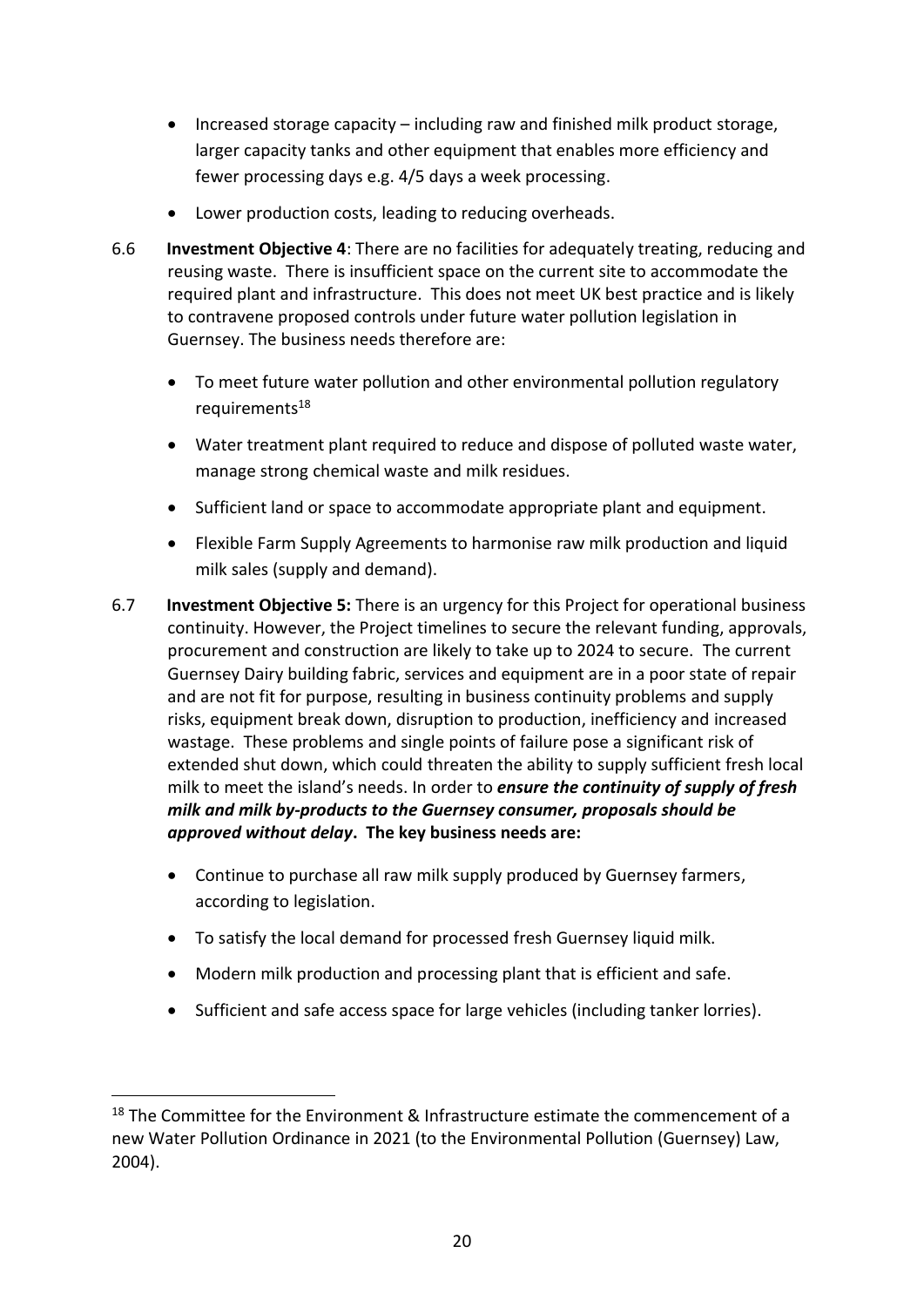- Sufficient and safe, clean working environment for employees and other site users.
- Sufficient space for modern plant and equipment, with access and sufficient capacity to allow for planned and preventative maintenance.
- Milk and milk product production processes and storage are optimised.
- An adaptable well designed, modern building facility that can meet a reduction or increase in production of milk and (potentially) milk-derived products
- A building which provides sufficient space for optimum layout of plant, equipment, laboratory and engineering support services.

# **7 Consumer Needs and Feedback**

7.1 In the Autumn of 2019, Island Global Research undertook a Brand Reputation Index<sup>19</sup> survey, sampling 1,061 respondents. The Brand Reputation Index is constructed from people's perceptions of a brand, local values and whether they would be likely to recommend it to others. Over the past 12 months, 69% of respondents in Guernsey reported they had used Guernsey Dairy. Of those, 66% would describe themselves as a satisfied customer. The Guernsey Dairy has a good reputation and was ranked  $6<sup>th</sup>$  out of 74 organisations in Guernsey, and  $2<sup>nd</sup>$  out of 18 organisations in the Island Services Sector, as a total score, across the following seven dimensions:

|                                                      | Score | Island<br>Rank | Sector<br>Rank |
|------------------------------------------------------|-------|----------------|----------------|
| <b>IGR BRAND REPUTATION INDEX</b>                    | 121   | 6/74           | 2/18           |
| feel positive about                                  | 120   | 8/74           | 2/18           |
| associate with good quality                          | 126   | 6/74           | 1/18           |
| would feel proud to work for                         | 112   | 17/74          | 6/18           |
| makes a positive contribution to the local community | 126   | 7/74           | 3/18           |
| cares about the environment                          | 120   | 8/74           | 4/18           |
| would describe as trustworthy                        | 121   | 10/74          | 3/18           |
| would be very likely to recommend to a friend        | 123   | 6/74           | 1/18           |

Table 2: Guernsey Dairy's Brand Reputation Index score

 $\overline{\phantom{a}}$ 

<sup>19</sup> Island Global Research, IGR Reputation Index Guernsey Report, November 2019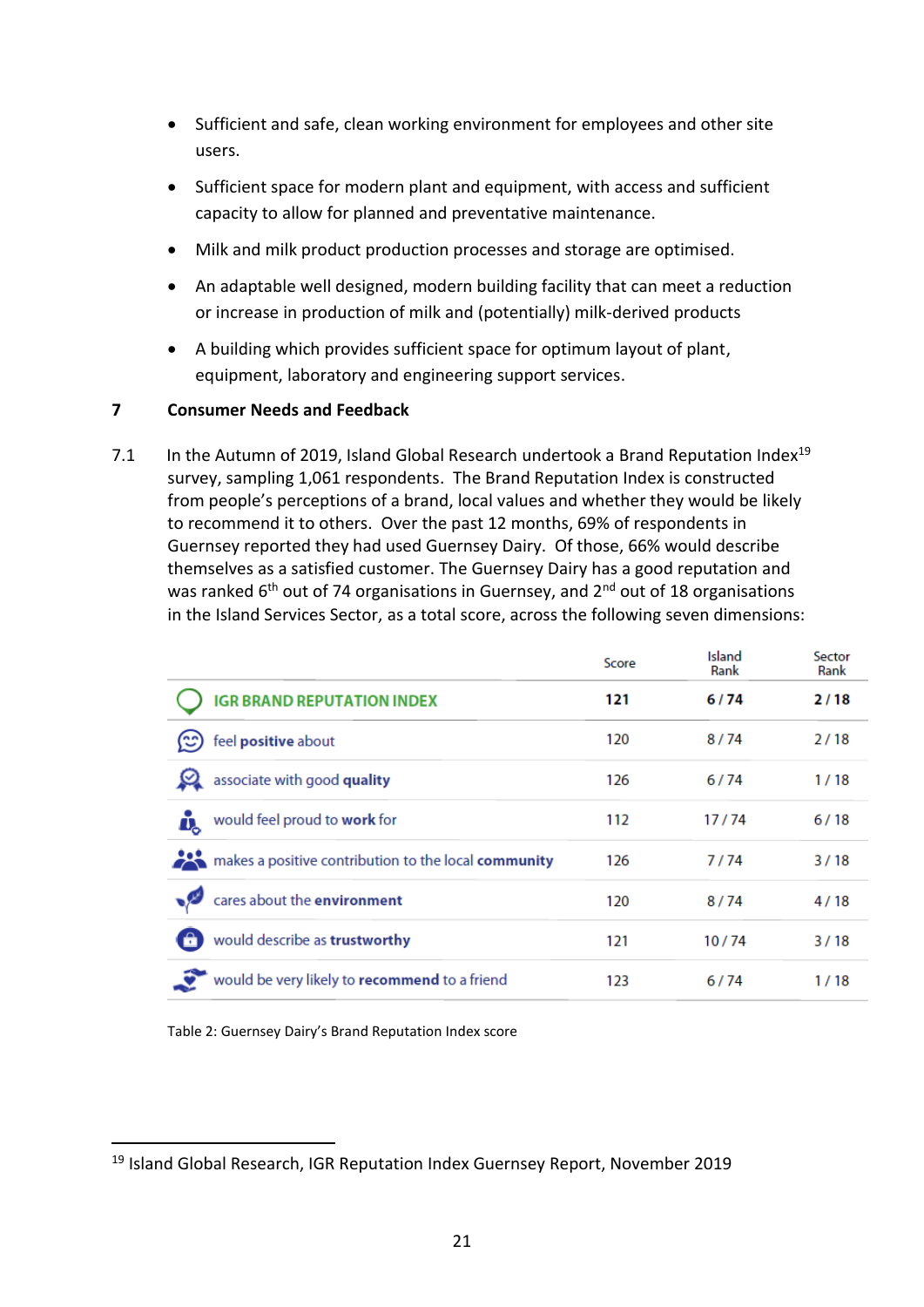- 7.2 Guernsey Dairy milk, milk derived products and the associated dairy industry on which it is based, are well regarded and loyally supported by residents<sup>20</sup>. Surveys of residents have been conducted with some comparable results in 2013, 2014, 2015 and 2019. Island Global Research conducted a Guernsey Dairy Survey in November/December 2019, completed by 1,615 residents, which showed that:
	- 83% of people feel strongly or very strongly that Guernsey milk should continue to be produced on island (this compares with 96% in 2015).
	- 81% agree that supporting the Guernsey Dairy industry is essential to the maintenance of the Guernsey Cattle Breed.
	- 79% agreed that Guernsey should be self-sufficient in the production of local milk and dairy products.
	- 77% agree that supporting the dairy industry is essential to the maintenance of the island's traditional, and familiar, rural landscape.
	- 66% agree they are happy with controls on sales of dairy milk, even though there is a price premium to paid for local milk as a result (18% disagree, the remainder neither agree or disagree).
- 7.3 The Survey Report also indicated that whilst the level of consumption of milk has declined since 2015, the vast majority of households (89%) still regularly consume Guernsey Dairy milk. This includes 64% of households who only consume Guernsey Dairy milk and 25% of households who consume both Guernsey Dairy milk and milk alternatives. The number of households who do not regularly consume Guernsey Dairy milk has increased from 3% in 2015 to 11% in 2019. This reflects in the Guernsey Dairy's declining trend in milk sales, particularly in the last few years - with 2018 sales down by -2.8% by volume on the previous year and 2019 sales to date showing a further decline of -2.7%.
- 7.4 The recent decline is thought to be driven by a combination of customers ordering less, due to a reduction in doorstep deliveries and the longer shelf life of milk, as well as the trend towards plant based alternatives to milk products (30% of households regularly consume non-dairy alternatives). The most frequently cited reason for consuming non-dairy milk was because they "believe non-dairy milk is healthier than dairy products". Other responses cited were that "non-dairy production is better for the environment", "animal welfare reasons" and "dietary needs (i.e. allergy/intolerance)". In the UK, there is a similar trend to Guernsey, with the consumption of plant-based milk alternatives within 28.9% of households, even though the price of such alternatives is at a premium compared with the price of UK dairy milk.

<sup>&</sup>lt;sup>20</sup> Island Global Research (IGR), Guernsey Dairy Survey Report, February 2020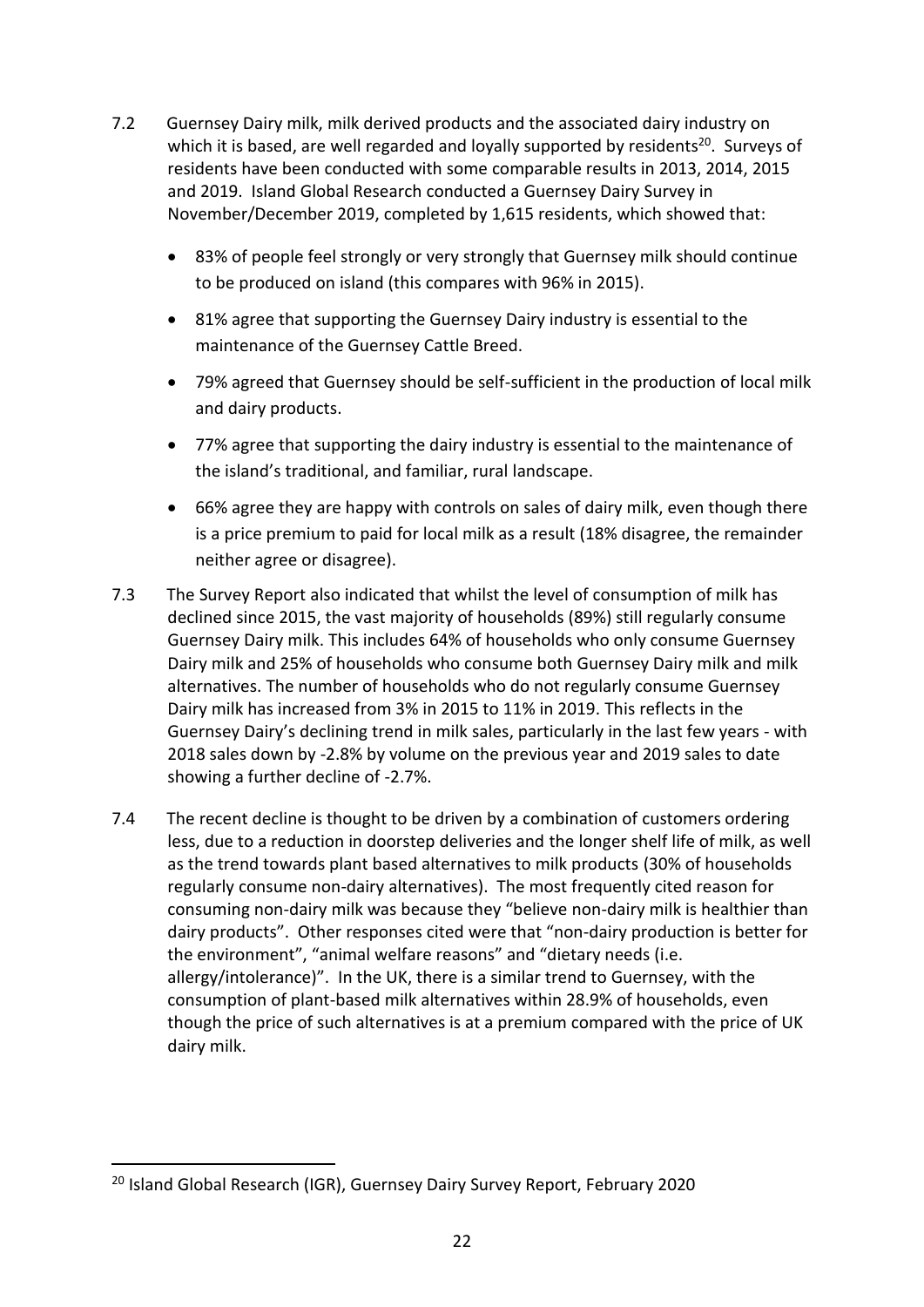- 7.5 The Guernsey Dairy survey respondents indicated that they are not particularly price sensitive, in respect of their brand loyalty or preferences, whilst changes in the level of consumption are evident. However, it must be noted that only 52% of respondents agreed in 2019 that "Guernsey Dairy milk represents good value for money". This is set within the context of the price of liquid milk rising in the order of 20% to 30% between 2015 and 2019 and prices of other milk products have also increased quite significantly.
- 7.6 Islanders are currently paying more for milk on Island than their UK counterparts (at the time of writing the average retail price of a litre of Guernsey milk is £1.36). In Jersey, similar legislation exists, whereby only cow's milk produced in Jersey can be sold in the island and the average price is currently  $£1.22$  per litre. In 2018, the average retail price in the UK for a litre of liquid milk was £0.59 per litre. The equivalent premium quality milk sells for more in the UK (Tesco Finest Channel Island Milk retails for £1.15 per litre). Plant based alternatives to milk products (e.g. almond, soya) retail at an average £1.50 in Guernsey.
- 7.7 The Guernsey Dairy is currently engaging the services of a strategic marketing company, to help develop a future marketing direction for the Guernsey Dairy and its products, aligning with customer needs. This key appointment will assist the Dairy in its operational evolution and help to mitigate further decline in milk sales and improve financial viability whilst supporting ethical and environmental policy. It is envisaged that further work will also be done to promote local dairy products effectively to residents and the links to the Guernsey Cattle Breed.
- 7.8 The Marketing Strategy will consider how the Dairy can profitably optimise the product range and maximise the use of milk supplied, whilst mitigating the decline in consumption of milk and decline in milk sales. This is due to the fact that the milk derived products such as butter which are largely made from surplus cream from milk production, can only be made profitably when the milk constituent is also used. The challenge for the Guernsey Dairy is to balance all these variables to ensure continuity of supply of milk is maintained, whilst maximising the by-products to make a return for the dairy industry as a whole.
- 7.9 The marketing strategy will contribute to the commercial strategy for the Dairy in the medium term. The strategy will also inform the 'Design and Analysis' stage of the Future Guernsey Dairy Project in the lead up to the Outline Business Case.

# **8 The Opportunity**

8.1 This policy letter explores the financial, economic, food safety and environmental benefits of a new dairy processing facility or substantial refurbishment. Either substantial, whole scale refurbishment of the existing building or a new building will be necessary together with the provision of replacement equipment and services and associated processing improvements, to ensure that the Guernsey Dairy is 'fit for purpose' and can adapt to future challenges either within or outside of its control.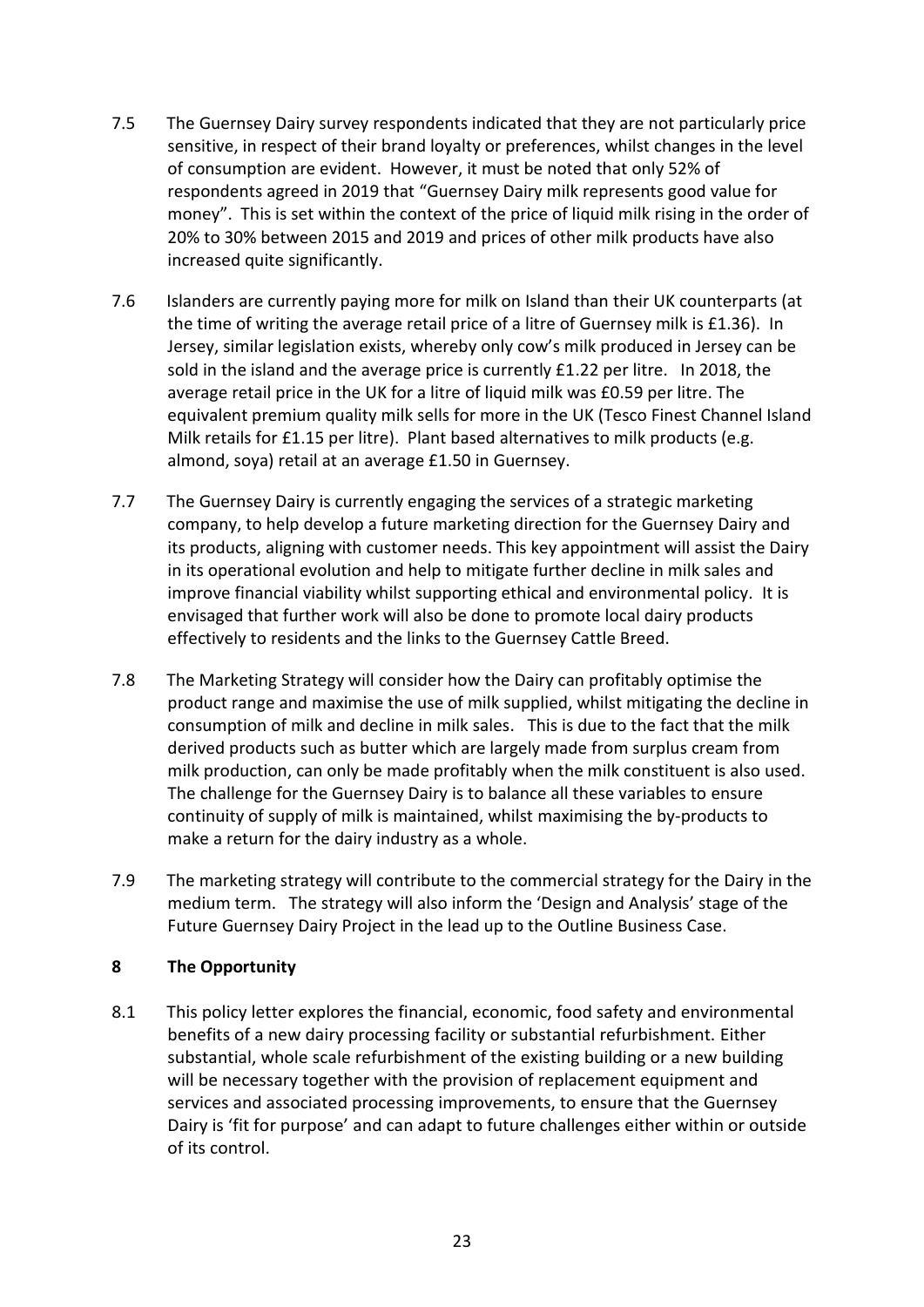- 8.2 This would provide a flexible facility that is suitable to meet the future business needs of the Dairy, increase production efficiencies, meet existing and new regulatory requirements and deal more effectively with the reduction and treatment of waste.
- 8.3 Infrastructure investment will provide a number of efficiency savings. A new purpose built facility would enable the Dairy to purchase more efficient 'off the shelf' plant and equipment, rather than bespoke equipment that requires 'bespoke' maintenance regimes, saving significant time and revenue costs.
- 8.4 Additional space would enable changes to the way the Guernsey Dairy processes and stores the milk, with for example, purchase of larger chillers and provision for storage for the milk, enabling processing to be reduced from 7 days a week, to 4 or 5 days a week. Combined with other efficiencies, this represents approximately 35% cost efficiency savings on current production wage costs (a saving of £340k per annum). Other ongoing costs savings in repair costs and utilities are estimated at £210k per annum, so totalling an ongoing saving of £550k per annum. These savings will assist the viability and efficiency of the Guernsey Dairy as an ongoing concern. Whilst a substantial refurbishment of the existing Guernsey Dairy facility would provide some of these benefits, the efficiency savings are likely to be less, whilst this will be tested further during the Outline Business Case stage.
- 8.5 In the development of the Strategic Outline Case (SOC) Business Case consideration has been given to what the States should provide in terms of 'essential' Dairy milk processing services and what could possibly be provided instead of the Guernsey Dairy through contracts or licences or by a joint venture or partnership arrangement.
- 8.6 Current policy and legislation assume that the Guernsey Dairy continues to produce liquid milk but there may well be opportunities in relation to milk derived products. In 2007, the States agreed a policy for the treatment of 'micro dairies' on island<sup>21</sup>. The then Commerce & Employment Department supported farmers interested in diversifying their businesses and manufacturing milk products, such as ice-cream. This should be subject to prior approval of the Department, to ensure that adequate supplies of milk for the Island and milk product needs are still received at the Guernsey Dairy. However it did :

"…**not** intend that whole milk be processed on farms and marketed in competition with Guernsey Dairy…"

8.7 Third parties may be willing to process milk derived products off-island or set up Micro Dairies on-island – to produce Guernsey cheese for example. This will be tested further within the Outline Business Case alongside the development of the marketing and business development strategies for the Dairy.

<sup>&</sup>lt;sup>21</sup> Review of Support for Island Diary Farming, Billet XIII, July 2007.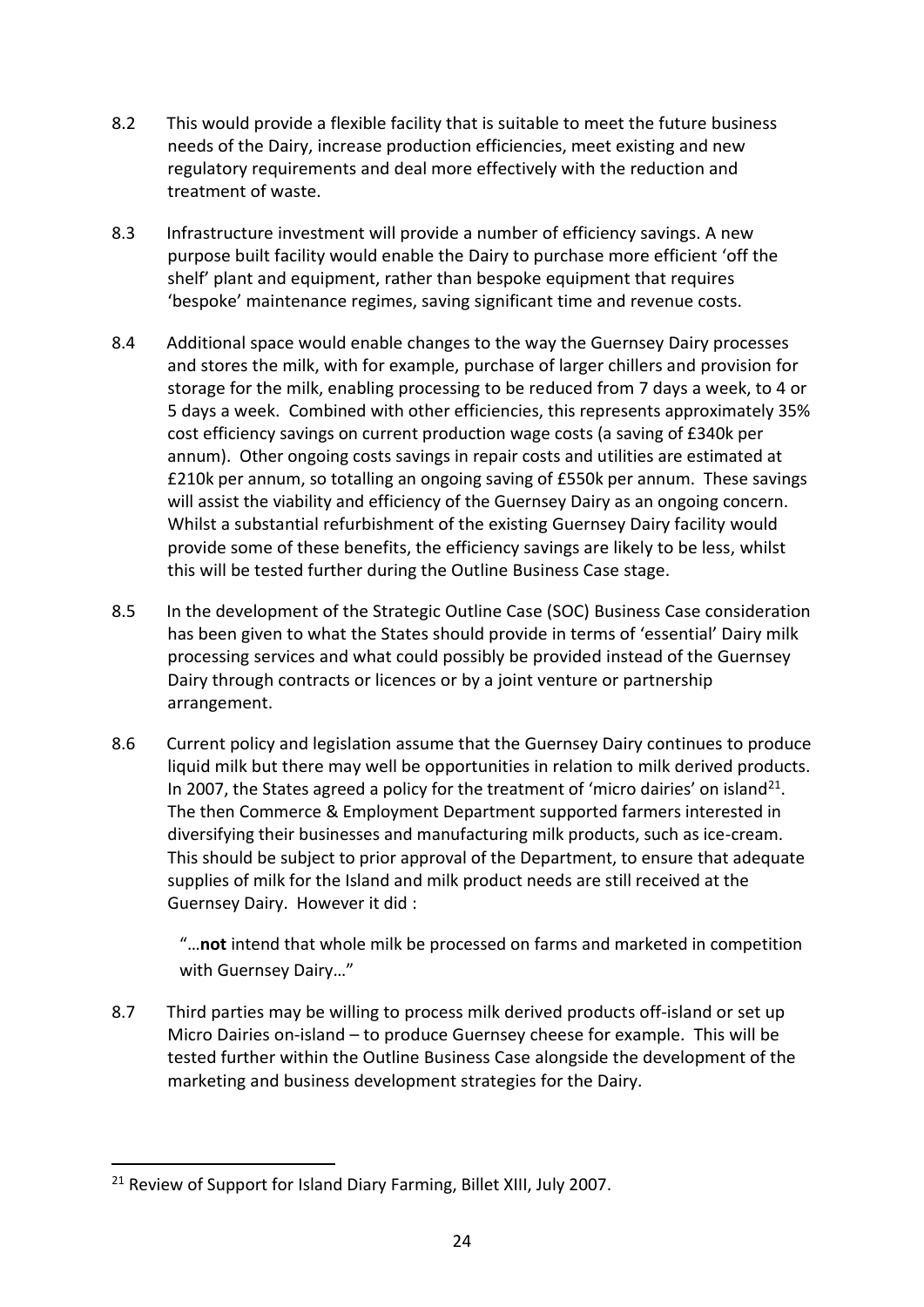8.8 A potential new Dairy facility could also provide for complementary opportunities. Whilst not directly part of the Guernsey Dairy remit, the 'do maximum' scope could extend the Future Dairy project beyond the process of manufacturing liquid milk and milk derived products, to include the potential of a Heritage and Educational Centre, with the possible inclusion of a visitor viewing area, café and shop. This could provide a visitor attraction, an opportunity for education/learning (e.g. Key Stage 1 & 2 curriculum) and in turn encourage brand awareness and customer loyalty and to promote the role of the dairy industry in supporting our cultural heritage. Whilst there is no compelling business need from the STSB perspective, this business opportunity has been considered worthy of retaining on the shortlist, following early consultation with the Committee *for* Economic Development and the Committee *for* Education, Sport & Culture (December 2019).

# **9 Options Appraisal**

9.1 The shortlisted options cover a range of the future possibilities for a Dairy facility – in terms of building and plant to continue to produce and supply Guernsey liquid milk to supply the Island's needs. Within the broad scope outlined in the strategic case for the Future Guernsey Dairy Project, the following short list of options have been considered for further analysis:

| <b>Option Number</b> | <b>Description</b>                                                  | <b>Current Recommendation</b>                                         |  |
|----------------------|---------------------------------------------------------------------|-----------------------------------------------------------------------|--|
| 1 - Do Nothing       | Cease the provision of a Guernsey                                   | Discounted as the States has                                          |  |
|                      | Dairy.                                                              | committed to the provision of a                                       |  |
|                      |                                                                     | <b>Guernsey Dairy</b>                                                 |  |
| $2B - Status$        | Continue with the existing Guernsey                                 | Retain for comparison but not                                         |  |
| Quo                  | Dairy, replacing critical equipment                                 | recommended as a sustainable                                          |  |
|                      | and making essential building<br>repairs.                           | way forwards.                                                         |  |
| $3A - Do$            | <b>Extensive Refurbishment and</b>                                  | Possible option, but complex to                                       |  |
| Minimum I            | replacement of plant and equipment,                                 | achieve within the risks (including                                   |  |
|                      | with a reduced product range.<br>Existing footprint (plus potential | operational and food safety risks)<br>and constraints of the existing |  |
|                      | extra space for effluent treatment                                  | Dairy.                                                                |  |
|                      | plant)                                                              |                                                                       |  |
|                      |                                                                     |                                                                       |  |
| $3B - Do$            | <b>Extensive Refurbishment and</b>                                  | Very complex to achieve within                                        |  |
| <b>Minimum II</b>    | replacement of plant and equipment,                                 | the risks (including operational                                      |  |
|                      | with the current product range.                                     | and food safety risks) and                                            |  |
|                      | Existing footprint (plus potential                                  | constraints of the existing Dairy                                     |  |
|                      | extra space for effluent treatment                                  | and potentially not achievable.                                       |  |
|                      | plant)                                                              |                                                                       |  |
| $5A -$               | New Dairy on a new site, with                                       | Possible option / Preferred way                                       |  |
| Intermediate         | replacement plant and equipment,                                    | forward                                                               |  |
| Scope I              | with a reduced product range.                                       |                                                                       |  |
| $5B -$               | New Dairy on a new site, with                                       | Possible option / Preferred way                                       |  |
| Intermediate         | replacement plant and equipment,                                    | forward                                                               |  |
| <b>Scope II</b>      | with the current product range                                      |                                                                       |  |
|                      |                                                                     |                                                                       |  |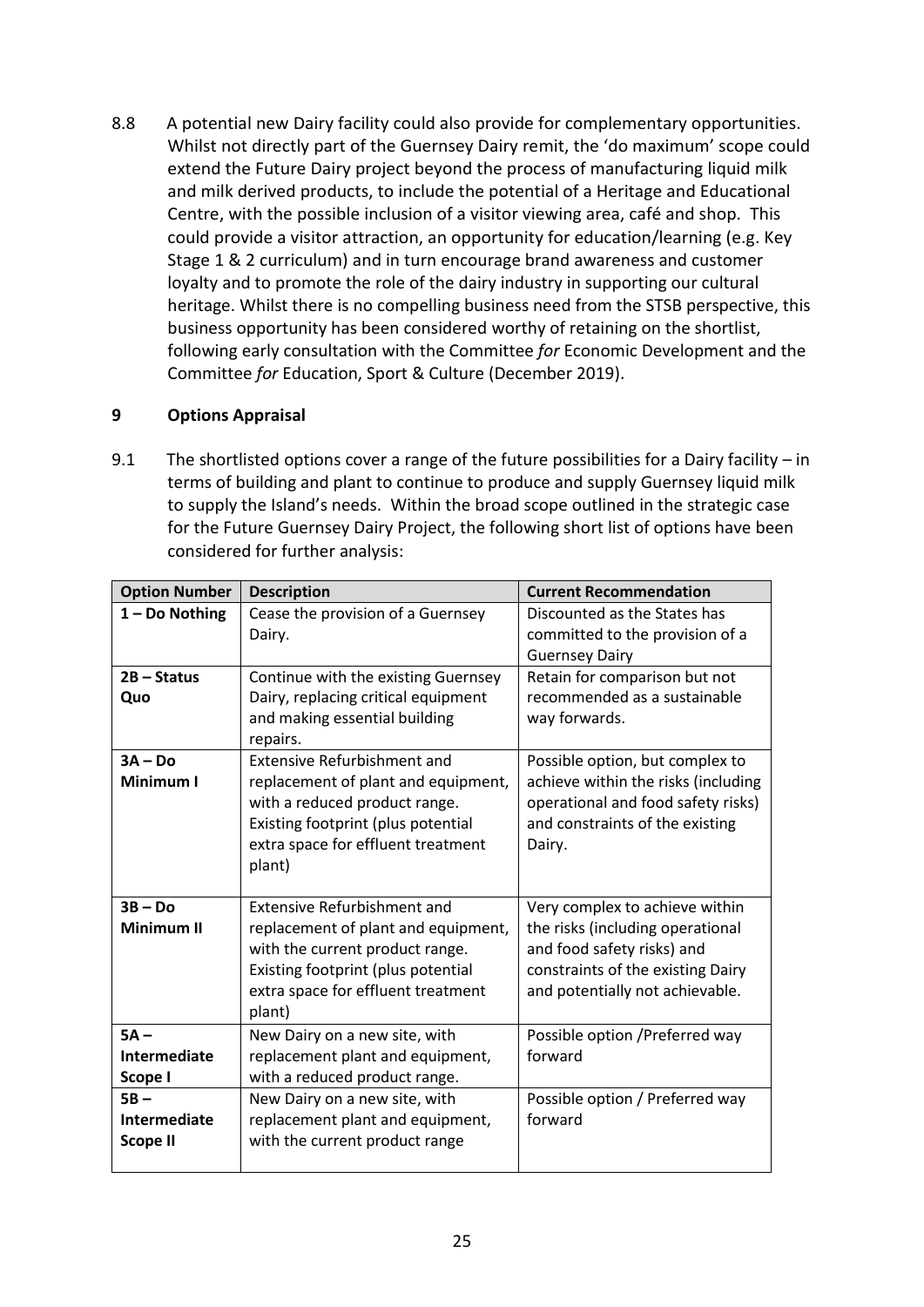| <b>Option Number</b> | <b>Description</b>                            | <b>Current Recommendation</b>   |
|----------------------|-----------------------------------------------|---------------------------------|
| $6-$                 | New Dairy on a new Site $-$ plus the          | Possible option                 |
| Intermediate         | option for a 3 <sup>rd</sup> party to develop |                                 |
| <b>Scope III</b>     | Micro-Dairies for milk derived                |                                 |
|                      | products only.                                |                                 |
| $11B -$              | New Dairy (as per 5B) with visitor            | Possible option including       |
| Do Maximum           | facilities and with additional features       | additional wider strategic      |
|                      | or service offerings to potentially           | benefits linked to heritage and |
|                      | include a Heritage/ Educational               | education.                      |
|                      | Centre, shop and Café.                        |                                 |

#### *Table 3: Strategic Case Short List of Options*

9.2 The shortlist was developed from a long list of options, following a number of workshops and briefings with key stakeholders (see section 14), and each of these options have been assessed according to potential business requirements and key service requirements. A description of each of the shortlisted options is provided in the following paragraphs.

# **Minimum Scope**

9.3 The minimum scope is a States of Guernsey Dairy that can produce sufficient fresh liquid milk to supply the Islands' year round needs. The STSB is obliged to purchase nearly all raw milk produced by the Guernsey dairy farmers, who are required to supply it to the STSB. The STSB is are also required to ensure that the milk supplied is processed and distributed in Guernsey. The Milk Ordinance<sup>22</sup> does not specifically prevent processing from being done by a third party, but the current scheme of the legislation and preceding policy assumed that processing would be done by the Guernsey Dairy.

# **Option 1: Do Nothing**

9.4 The option to not provide a States owned Dairy has been discounted, based on the extant policy and legislation. The Policy Letter of the 25<sup>th</sup> September 2014 and the resolutions following it, make it clear that in order to protect the Guernsey Cattle Breed, there is a commitment to a States owned Dairy.

# **Option 2B: Status Quo**

9.5 The current **'Status Quo'** with the existing Guernsey Dairy is to continue with the existing products and replace critical equipment as it is about to fail and to make essential building repairs on the existing site. A derivation of this option is to provide a reduced range of products i.e. liquid milk plus cream and butter (Option 2A). Neither of these options are sustainable options going forwards (see section 6).

<sup>1</sup> <sup>22</sup> The Milk (Control) (Guernsey) Ordinance 2016.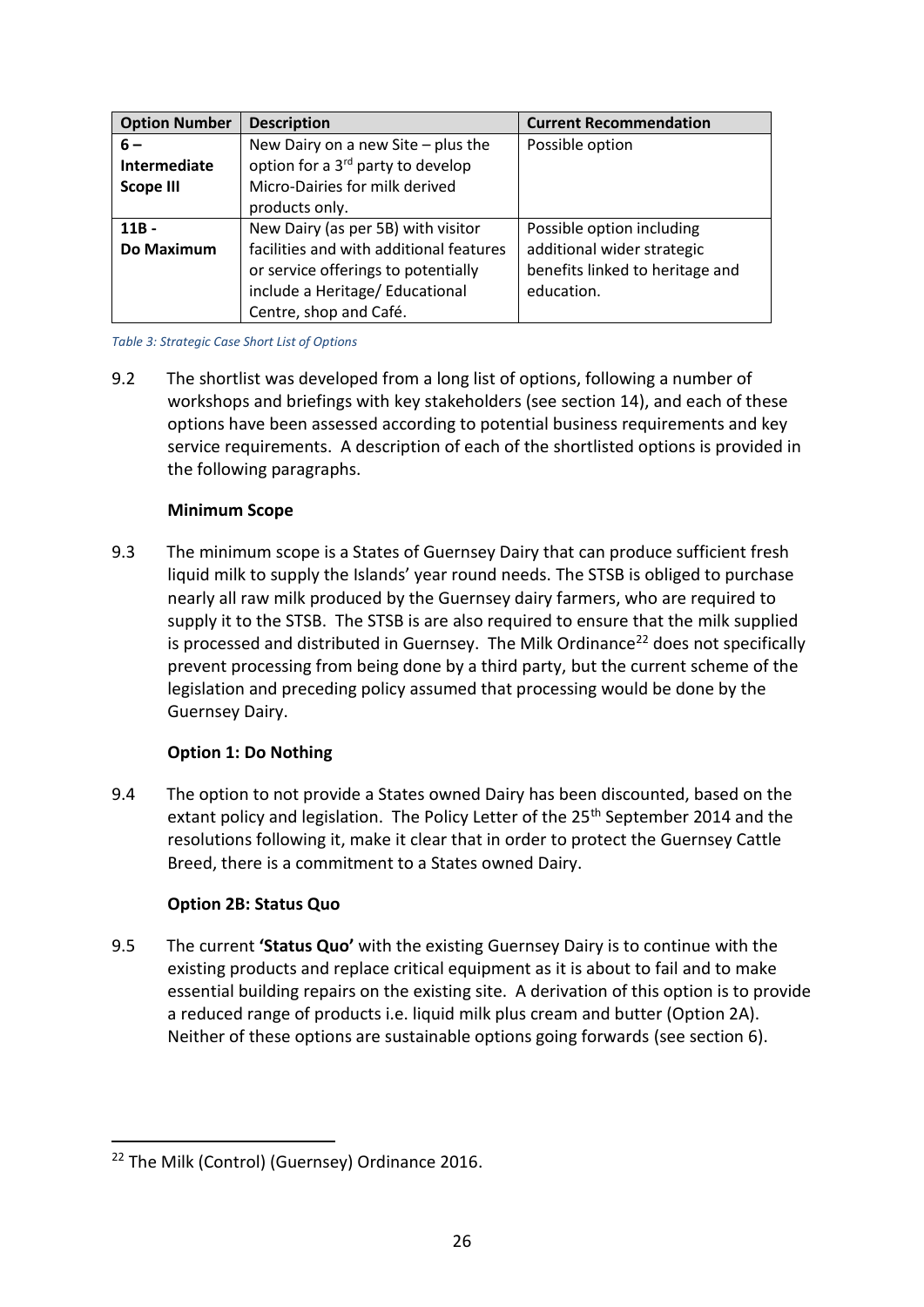### **Option 3A or 3B: Do Minimum**

- *9.6* The 'Do Minimum' is the more extensive whole scale refurbishment of the existing Dairy building and replacement of end of life plant. *These are the essential and core requirements.*
- 9.7 This option would ensure the future supply of fresh Guernsey milk to islanders. Anything less than this would be a change to existing States policy in support of the dairy industry. This would entail processing the liquid milk and a reduced range of milk derived products by effectively utilising the by-products of milk i.e. cream to make butter. Two derivations of this option are to produce the full range of products that are currently provided (3B) or expand the product range (3C). These options may be too complex, if not impossible, to achieve within the existing Dairy site footprint, given its limitations.

# **Option 5A or 5B (with a potential additional Option 6): The Intermediate Scope**

- *9.8* There are a number of variants which could constitute an Intermediate scope, which are the essential and desirable requirements and outcomes. **Options 5A or 5B - A new, fit for purpose modern build States of Guernsey Dairy on a new site, replacing and upgrading equipment.** Option 5A includes a reduced product range – processing liquid milk and milk-derived products (e.g. cream and butter) from the residual cream. Option 5B includes the same product range that is currently produced in addition to the liquid milk processing i.e. cream, butter, ice-cream and cheese.
- 9.9 A new build on the existing site has effectively been discounted as unworkable as the consequence would be that milk could not be processed into liquid milk at a Guernsey Dairy for some years. It is possible liquid milk could be processed off island for several years or more, whilst this does not meet policy, would be costly and may cause difficulty in ensuring supply.
- 9.10 The intermediate scope options includes **option 6, the potential for micro-dairies to be set up by 3 rd parties,** *in addition to* **the States owned Guernsey Dairy**. The scope for this option would be for Micro Dairies or off-island dairy processors to be allowed to produce local milk derived products. Several dairy farmers already produce a limited amount of their own ice-cream and yoghurt and artisan cheese is also produced locally. It is possible that the Guernsey Dairy may agree that third parties can produce milk products e.g. cheese from surplus liquid milk, either off-island, or on-island at a micro dairy. Land Planning policy is supportive of farm diversification.
- 9.11 A Micro dairy including the supply and sale of liquid milk, effectively in competition with the Guernsey Dairy has been discounted. This would be contrary to the scheme of control envisaged by the Milk Ordinance, as the Ordinance specifies that all milk is supplied by the Guernsey Dairy (or its Distributors). Whilst the Ordinance could be amended to allow micro-dairies to supply fresh milk, this could risk the financial viability of the Guernsey Dairy.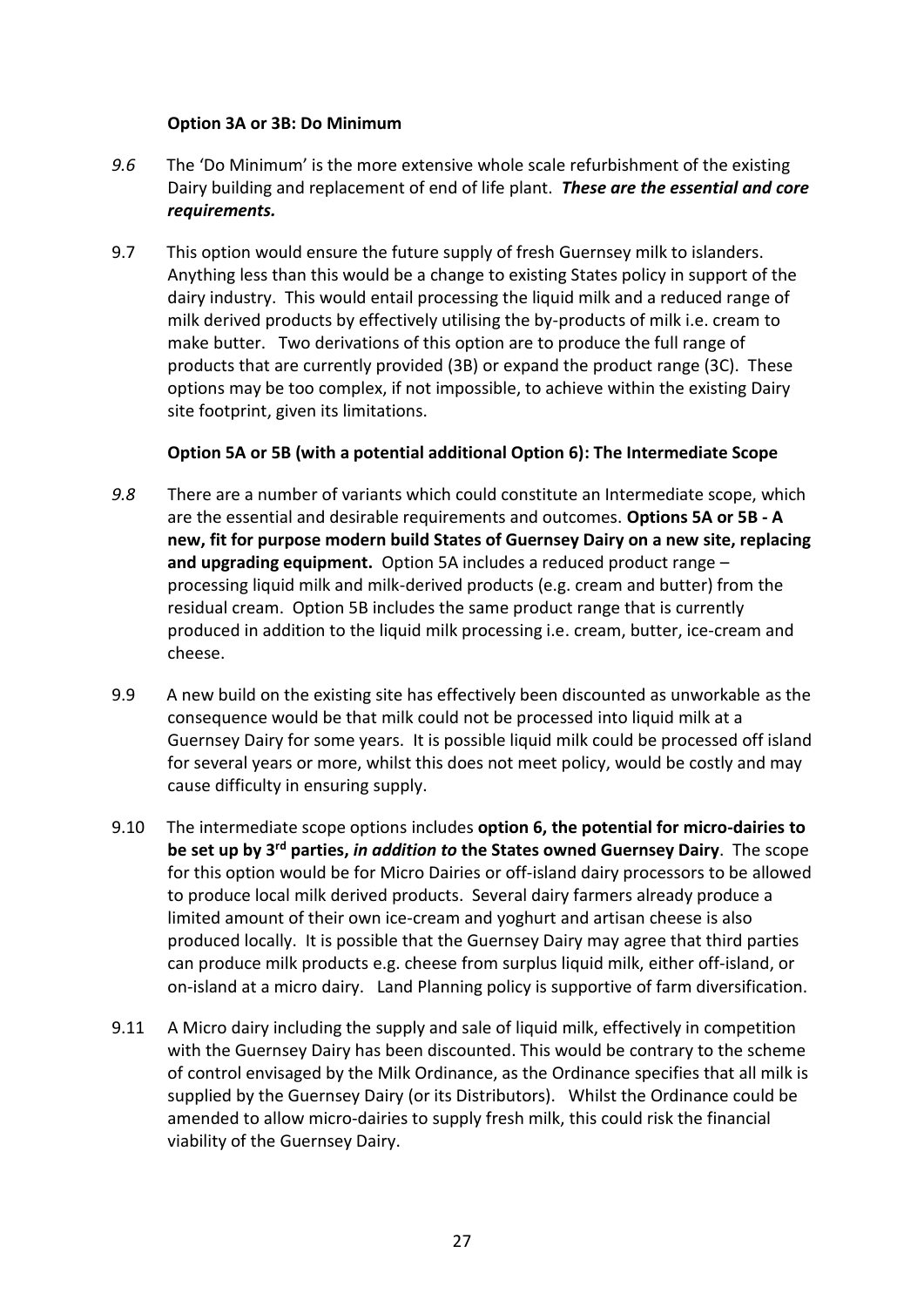# **Option 11B: Do Maximum (Heritage and Educational Centre)**

- 9.12 The Maximum scope explores variants beyond the essential and desirable to provide a range of **optional potential requirements**. Option 11B would need to be explored further for its potential merit as a business opportunity, whilst there is some anecdotal evidence of demand for tours of the Guernsey Dairy currently.
- 9.13 This option would allow for the introduction of new business ventures beyond the concept of just a Dairy to include complementary business propositions. These could be linked to the States of Guernsey's strategic commitment to the Guernsey Cattle Breed and a financially sustainable future for the dairy farming industry. This option could contribute to the reputation and protection of the dairy industry as a whole and have merit in further investigation.
- 9.14 There may be potential benefits of synergy in terms of the co-location of a Dairy and a Heritage and Educational Centre. Stakeholders and experts within this field in Guernsey suggest that a Heritage and Educational Centre is only likely to be viable in combination with additional facilities, such as a shop, café and viewing platform and would ideally include complimentary attractions nearby. If this option were to be developed, then traffic, planning legislation and policy matters would need to be considered in detail, as well as availability of land.
- 9.15 These opportunities for the creation of a heritage and educational centre do not rest with the Dairy's or the STSB's mandate. These commercial opportunities could be taken forward either by the States of Guernsey or potentially, by a third party such as the local dairy farming industry or another organisation. Such a facility could be considered at a later phase, following the more urgent provision of a Dairy.

# **10 The Preferred Way Forward**

- 10.1 On the basis of the analysis within this business case, the preferred and recommended way forward is a new Dairy facility on a new site. The site will need to be flexible to accommodate the future business needs of the Dairy and the wider dairy industry. It will need to meet future expected demand and the range of products going forwards, informed by more detailed market research, analysis and market testing of other potential milk-derived product producers. The options 5A and 5B will continue to be assessed alongside the other options on the short list, as identified above.
- 10.2 The short listed options will continue to be analysed as part of the Design & Analysis phase, including the selection of one option which may require an Environmental Impact Assessment (EIA). Following completion of the 'Design and Analysis' phase, the project will progress to the completion of the Outline Business Case with a recommendation for the preferred option.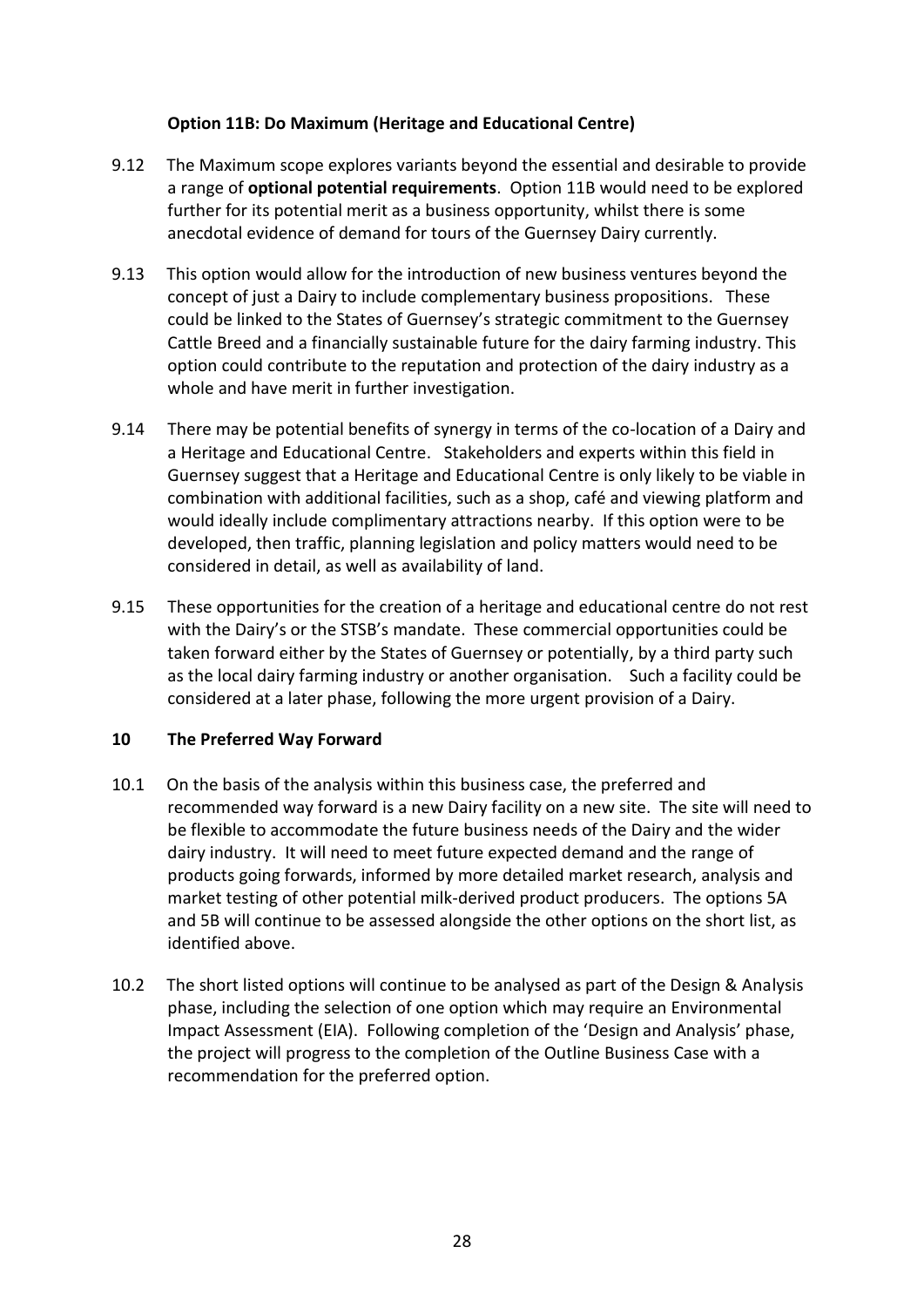### **Site Selection**

- 10.3 Further work will be required to identify a suitable site should the recommended way forward be to progress to a new facility on a new site or additional space be required for a refurbishment/replacement on the existing site. The selection of potential sites for the Future Guernsey Dairy project will be subject to Planning Legislation and Policy, including the Land Planning and Development (Guernsey) Law 2005 and the Island Development Plan 2016.
- 10.4 Opportunities exist within current planning Law and Policy to alter and refurbish the existing Dairy, or to extend the existing site, or to provide a new dairy on a new site, subject to compliance with the relevant Island Development Plan policies including potentially, Policy S5 Development of Strategic Importance.
- 10.5 The Project Team will continue to liaise with Property Services and the DPA, to identify the optimum sites, but this will need to be informed by more detailed designs and further analysis of requirements. Initial site identification work carried out for the development of the SOC is commercially sensitive.

### **Main Benefits by Stakeholder Group**

10.6 The 'preferred way forward' for investment in the Future Guernsey Dairy Project is anticipated to deliver a range of strategic and operational benefits which will be tested further at the OBC stage. The high level benefits are identified in the table below, according to the Investment Objectives and by stakeholder group: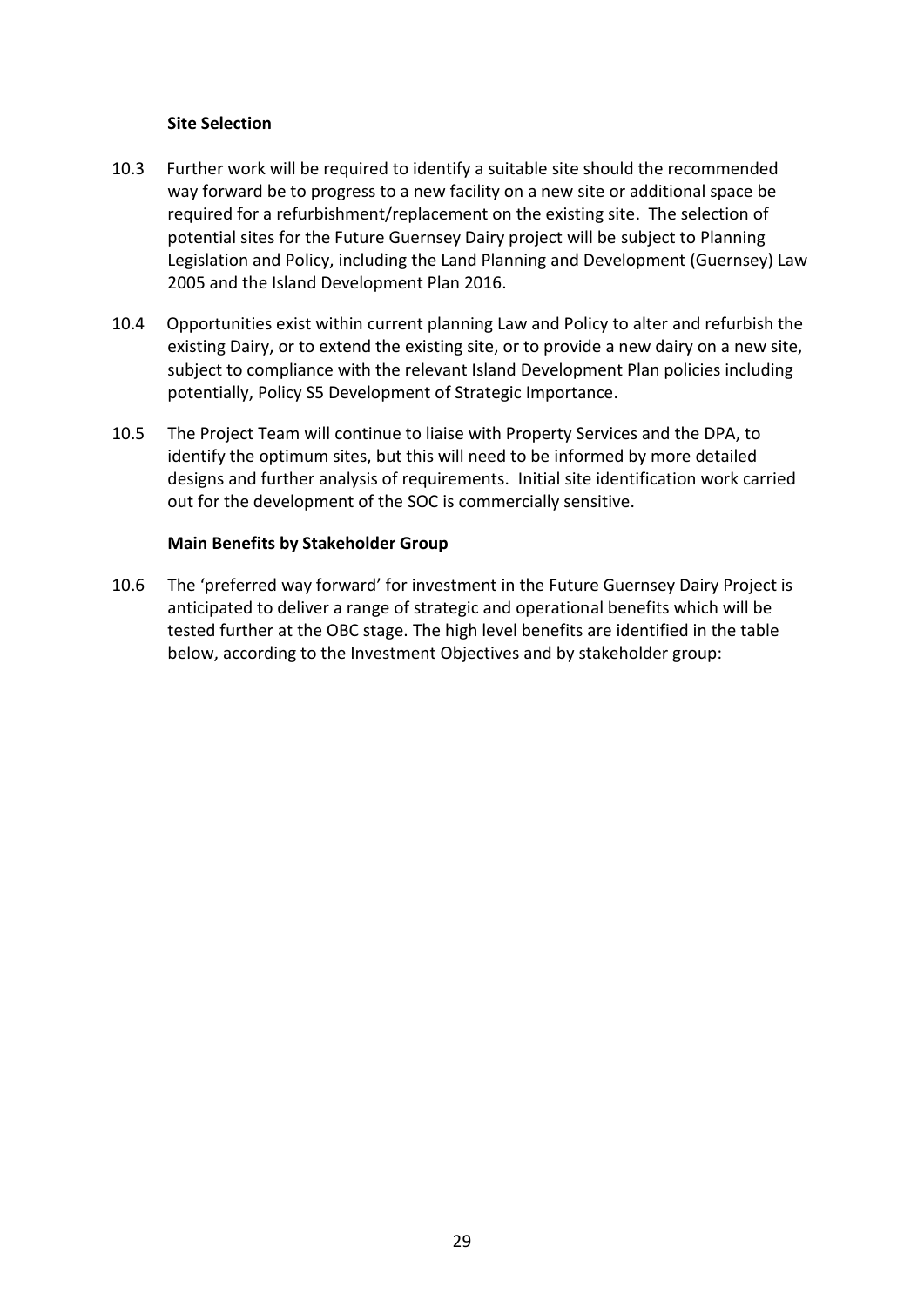| Investment                       | Main benefits criteria by stakeholder group                                                                                                                                                                                                                                                                                 |  |  |
|----------------------------------|-----------------------------------------------------------------------------------------------------------------------------------------------------------------------------------------------------------------------------------------------------------------------------------------------------------------------------|--|--|
| objective                        |                                                                                                                                                                                                                                                                                                                             |  |  |
| Investment<br><b>Objective 1</b> | Secures the ongoing commitment to the future of the Guernsey Dairy and dairy<br>industry. (CUSTOMERS/ISLANDERS)                                                                                                                                                                                                             |  |  |
|                                  | The public value of the Guernsey Dairy from the perspective of society is<br>conservatively estimated as having a direct Economic Value of £2.4m per annum <sup>23</sup> .<br>(Dairy Industry/SoG)                                                                                                                          |  |  |
|                                  | Secures the commitment to the future of Dairy Cattle farming (financial viability<br>and sustainability) and the Guernsey Cattle Breed. (FARMERS)                                                                                                                                                                           |  |  |
|                                  | Contributes to the protection of the biodiversity of the countryside (Dairy Farmers'<br>Biodiversity Action Plans) ISLANDERS/ENVIRONMENTAL GROUPS)                                                                                                                                                                          |  |  |
|                                  | Potential for farmers to improve financial viability. (FARMERS)                                                                                                                                                                                                                                                             |  |  |
|                                  | To engender greater customer loyalty through the awareness of the Guernsey<br>Cattle heritage (e.g. Heritage & Educational Centre) (Dairy Industry)                                                                                                                                                                         |  |  |
| Investment<br><b>Objective 2</b> | Meets Food, environmental pollution and health and safety regulatory<br>requirements and best practice standards, including improving the Food Hygiene<br>Star Rating. (CUSTOMERS/SoG)                                                                                                                                      |  |  |
|                                  | Ensure safety of products for consumption (CUSTOMERS)                                                                                                                                                                                                                                                                       |  |  |
|                                  | Improved consumer reputation following a Food Hygiene Rating of four stars<br>'good' or five stars 'very good' (CUSTOMERS)                                                                                                                                                                                                  |  |  |
| Investment<br><b>Objective 3</b> | To provide the facilities, accessibility and modern equipment that will reduce costs,<br>reduce equipment downtime and increase effective production and process<br>efficiency. (TRADING ASSETS)                                                                                                                            |  |  |
|                                  | Reduce the number of days to process the same amount of milk (same for less)<br>providing the necessary space to store milk enabling processing days to reduce<br>from 7 days per week to 4 days per week-achieving a saving of circa £350k<br>(Option 5B), plus savings in utilities and other costs. (STATES OF GUERNSEY) |  |  |
|                                  | Future affordability of milk products for the end user, through ongoing efficiency<br>savings (CUSTOMERS)                                                                                                                                                                                                                   |  |  |
|                                  | Reduced spend on repairs and maintenance (TRADING ASSETS).                                                                                                                                                                                                                                                                  |  |  |
|                                  | To reduce the Guernsey Dairy's carbon footprint.(ISLANDERS)                                                                                                                                                                                                                                                                 |  |  |
|                                  |                                                                                                                                                                                                                                                                                                                             |  |  |

**.** 

 $23$  This is based on an Economic Appraisal undertaken by the States of Guernsey's Economist as part of the Development of the Strategic Outline Case, Appendix **3** The Guernsey Dairy and its value in terms of public goods.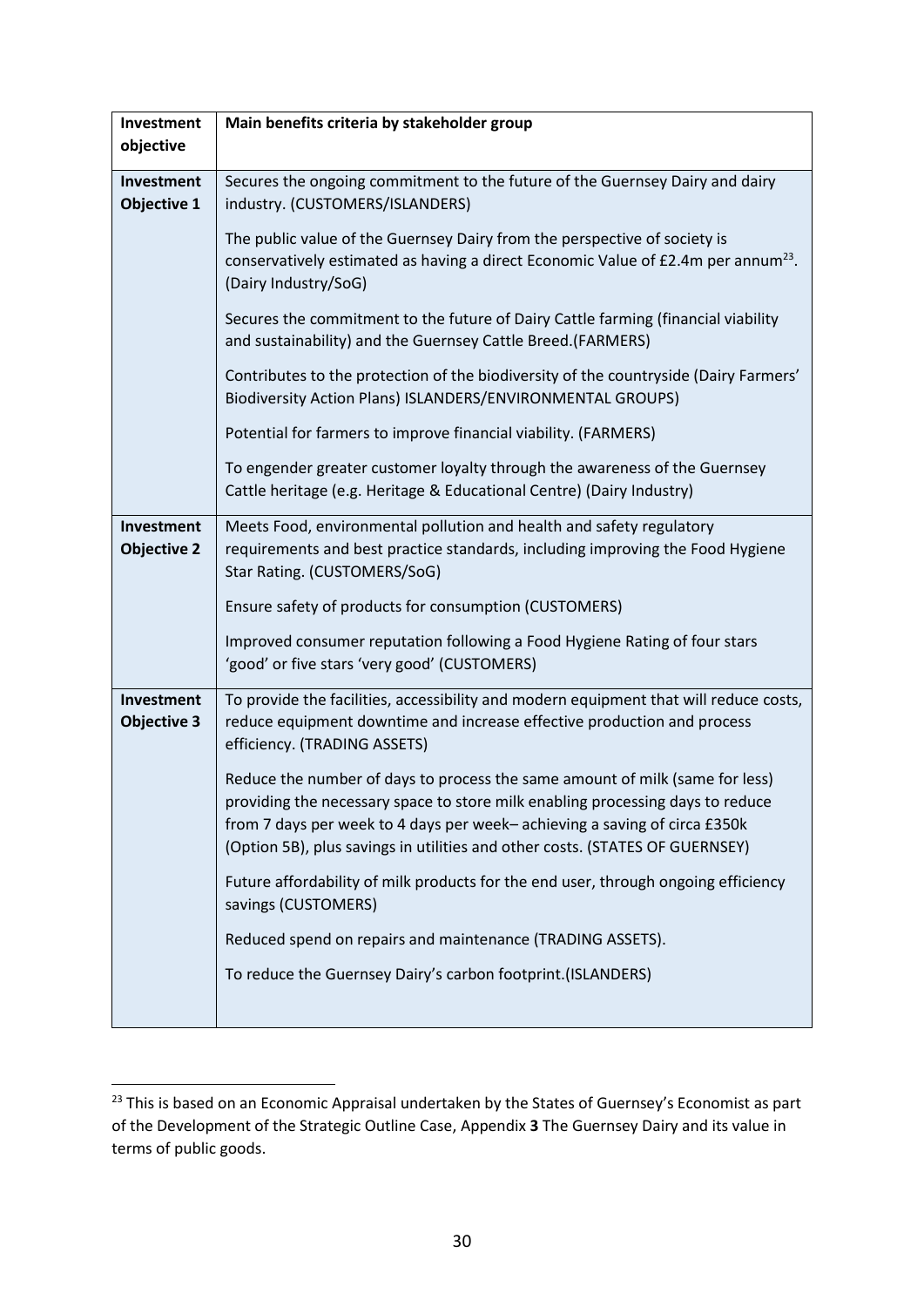| Investment<br>objective                 | Main benefits criteria by stakeholder group                                                                                                                                                                                                                                                                                                                                                                          |
|-----------------------------------------|----------------------------------------------------------------------------------------------------------------------------------------------------------------------------------------------------------------------------------------------------------------------------------------------------------------------------------------------------------------------------------------------------------------------|
| <b>Investment</b><br><b>Objective 4</b> | Improve utilisation of raw milk. (TRADING ASSETS)<br>Compliance with future water pollution controls affecting waste water (TRADING<br>ASSETS)<br>Reduce wastage (waste raw milk, chemicals and waste water) and increase re-use<br>/recycling of by-products. (ISLANDERS)<br>To provide sufficient space and equipment to effectively reduce waste and save<br>costs. (TRADING ASSETS/STATES OF GUERNSEY/ISLANDERS) |
| <b>Investment</b><br><b>Objective 5</b> | Enables the continuity of supply of liquid milk to Islanders (CUSTOMERS)<br>Keeps Farmers in business/ensures a sustainable dairy industry. (DAIRY INDUSTRY)                                                                                                                                                                                                                                                         |

Table 4: Benefits by Stakeholder Group and Investment Objective

10.7 Further work on the economic appraisal and benefits will be undertaken at the OBC stage. However initial work undertaken by the States Economist indicates that the public value of the Guernsey Dairy from the perspective of society is conservatively estimated as having a direct Economic Value of £2.4m per annum. Taking a wider view of the contribution to the dairy industry, as a means of land management, as part of the islands tourism and for its role in the preservation of the Guernsey Cow the indicative total Economic Value could be around £12m per annum.

# **11 Financial Considerations**

# **Longer Term Investment Costs**

- 11.1 The proposals set out in this Policy Letter have been developed following the completion of a Strategic Outline Business Case. This five case model business case included an economic analysis and financial case. The financial case suggests that an initial capital investment from the Capital Reserve may be made, for the build, plant and equipment, rather than for the whole 20 year capital costs. This could include only those capital costs that would be required during approximately 2022-23 for the initial build and fit out, rather than for the 'whole life' costs over 20 years.
- 11.2 The Financial Case within the SOC provides an estimate of the likely capital costs for the substantive investment for the design, analysis, construction, fit out and commissioning of a future Guernsey Dairy, to be in the region of £22m to £26m. The comprehensive financial analysis sets out in detail the early assumptions made and basis for these estimates. A more detailed financial analysis takes place during the next phase of the project, leading up to the preparation of the Outline Business Case on the proposed option.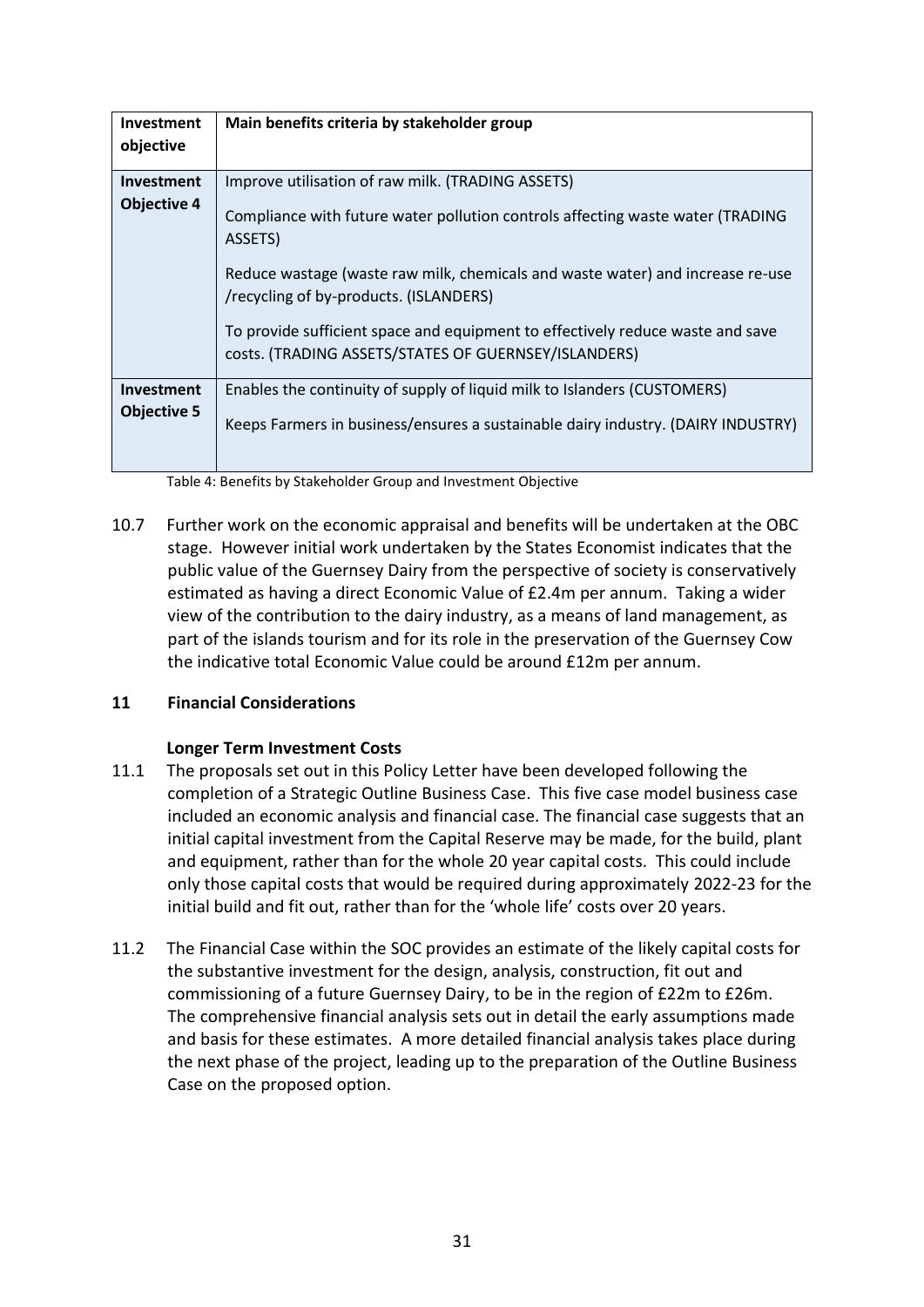# **Affordability**

- 11.3 The impact of the proposed capital expenditure on the Guernsey Dairy Balance Sheet cannot yet be determined, until the funding arrangements have been agreed. In 2018, the Guernsey Dairy deficit was £486k after depreciation. The estimate for 2019 is for a deficit of £384k after depreciation.
- 11.4 The level of capital investment required is not currently affordable from the Guernsey Dairy's financial reserves, nor is a loan likely to be affordable from any potential future income surplus, as the operating margins are relatively small. Therefore, proposition 2 of this policy letter requests that the States agree that the Future Guernsey Dairy Project is formally included within the capital portfolio (2017 – 2021) to be funded from the States Capital Reserve. Capital investment will enable the Dairy to invest in process efficiencies and reductions in operating costs, thereby improving the financial sustainability of the Trading Asset.
- 11.5 The Guernsey dairy industry cannot be expected to compete with the economies of scale of the UK dairy farming industry. However, the market cannot be expected to meet price rises beyond what is considered 'affordable' to consumers. In the future, the whole dairy industry will need to continue to address the requirement to supply sufficient milk year round for islanders and to control the costs of producing milk. The financial model for the Guernsey Dairy going forwards, needs to ensure that both the retail price the consumer pays is affordable and that the dairy farming business remains financially sustainable. That also requires the States Guernsey Dairy and the dairy farming industry as a whole, to be as efficient as they can be. Whilst retailers set the retail price, this price is influenced by the Guernsey Dairy gate price and the milk distributors' charges.
- 11.6 Currently, the Dairy Management Board consider that any significant increase to milk prices would be likely to adversely impact demand and that the capital investment in the Future Guernsey Dairy Project should largely be met by the taxpayer. This more accurately reflects the position of the Guernsey Dairy in support of the wider benefits to the dairy industry and the island's cultural heritage.

### **Analysis and Design Phase**

11.7 Subject to the States agreeing that the Future Guernsey Dairy Project is formally included within the current capital portfolio to be funded from the capital reserve, work can continue to progress the project towards the completion of an Outline Business Case (OBC). The development stage (the 'Design and Analysis Phase') will include all necessary steps to take the project to the OBC stage and next policy letter (up to 2021). The Design and Analysis Phase is estimated to cost around £2.3m and if proposition 2 is approved, the Policy & Resources Committee would be authorised to approve this sum from the capital reserve. These costs are based on estimated professional fees for: project management; specialist dairy/food manufacture technical advice; process engineering; an environmental impact assessment (if required) and other consultancy requirements; factory building construction design professional fees; potential site purchase option and contingency sums at 20%.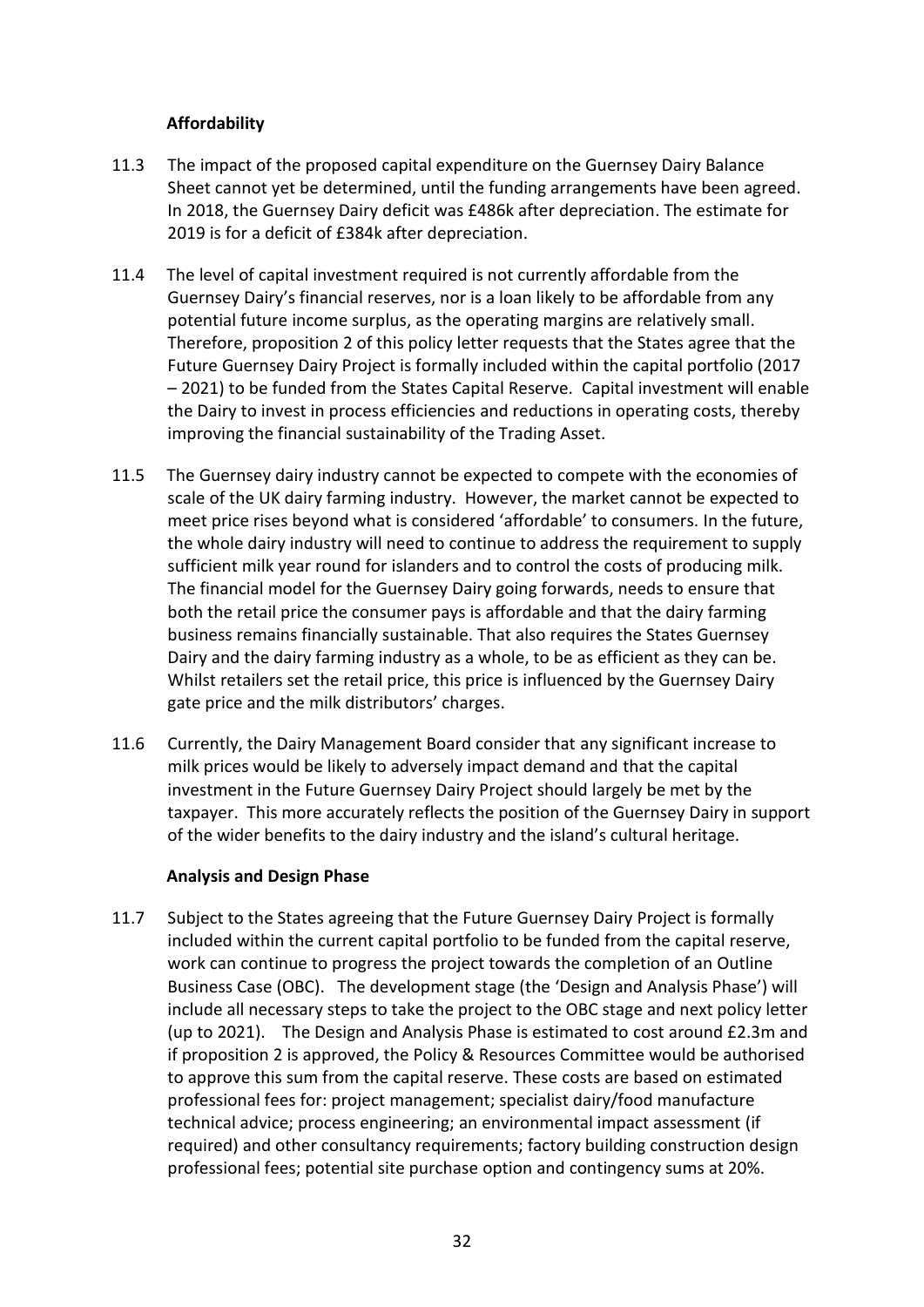#### **Design and Analysis Budget 2019 to 2021**

|                                            | <b>Analysis and Design Stage</b> |               |               |
|--------------------------------------------|----------------------------------|---------------|---------------|
| Year                                       | 2019<br>f'000                    | 2020<br>f'000 | 2021<br>£'000 |
|                                            |                                  |               |               |
| <b>Project Management</b>                  | 30                               | 70            | 200           |
| <b>Technical advisors</b>                  | 30                               | 170           | 100           |
| <b>EIA Fees</b>                            |                                  |               | 250           |
| Design layout professional fees            |                                  |               | 454           |
| Site Options, Professional Fees (Planning, |                                  |               | 591           |
| project reviews, process engineering etc)  |                                  |               |               |
| Contingency (at 20%)                       | 12                               | 48            | 319           |
| <b>TOTAL</b>                               | 72                               | 288           | 1,914         |

Table 5: Design & Analysis Phase 2020/21

11.8 Further financial modelling, including sensitivity analysis and forecasting revenues based on assumptions on supply and demand, will be carried out during the 'Design and Analysis' phase. This will inform the overall investment model. This will be informed by the outcomes of the Marketing Strategy, which will help determine potential future demand and the potential to mitigate decline in liquid consumption and encourage growth in new milk-derived products. This in turn will inform the Supply Agreements with dairy farmers and supply targets for dairy farmers.

### **12 Timescale and Implementation Plan**

12.1 There is an urgency to ensure that the Guernsey Dairy is able to continue to provide business critical services, producing fresh liquid milk for Islanders, as supported by controls on supply, sales and purchasing of milk under the Milk Ordinance, whilst meeting food, environmental pollution, and health & safety regulatory requirements and best practice standards. The Investment Objectives set out an operational requirement that the project is completed by 2024. Whilst it would be preferable to deliver this more quickly, this is likely to be a realistic estimate, given the necessary approvals and construction lead in times.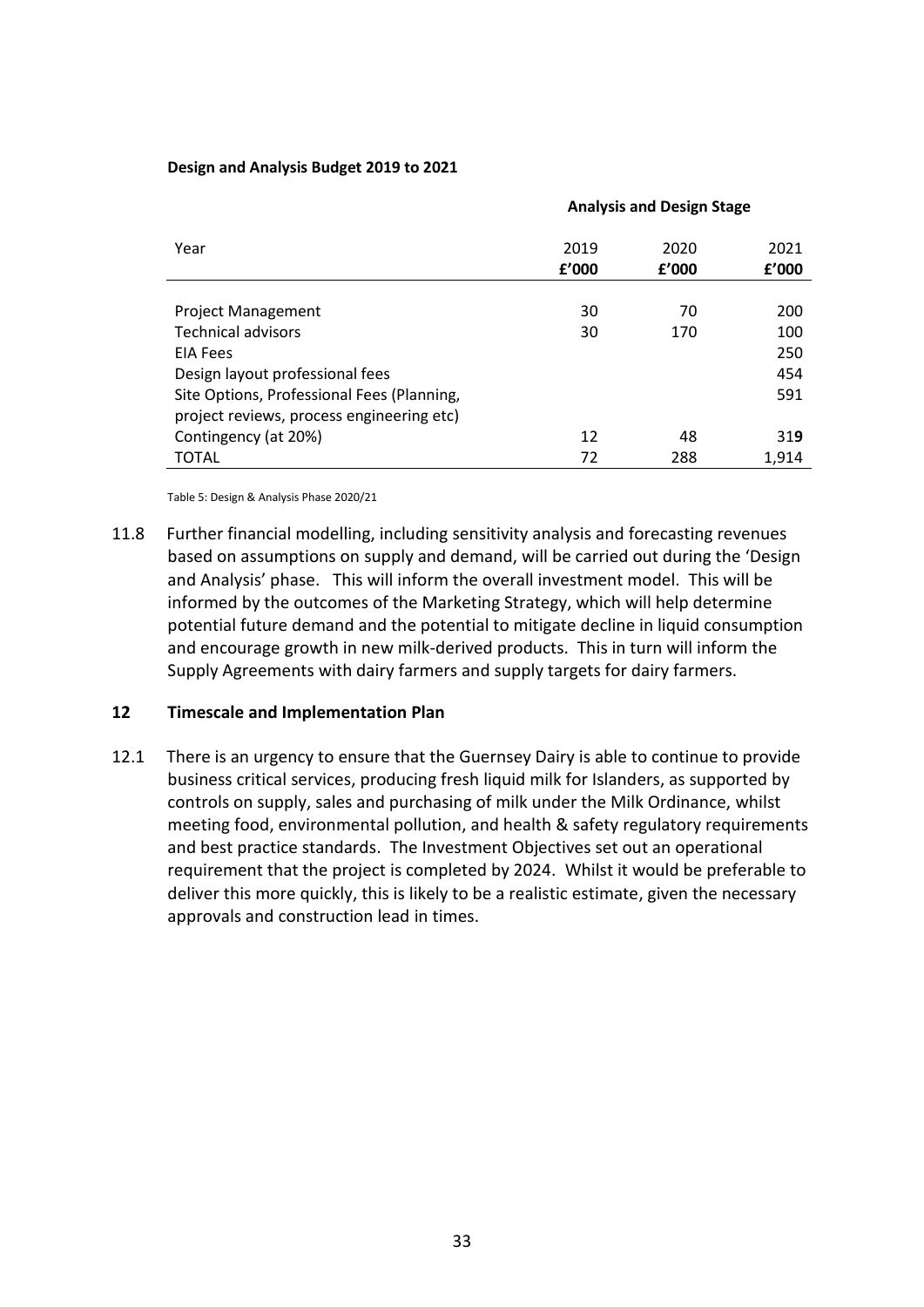### The key milestones for the Project are set out below:

| <b>Milestone activity</b>                                         | <b>Date</b>   |
|-------------------------------------------------------------------|---------------|
| Policy Letter to States of Deliberation for debate on the         | April 2020    |
| strategic case for the project and for it to be formally included |               |
| within the capital portfolio.                                     |               |
| Analysis and specification of Preferred Way Forward               | From May 2020 |
| (including procurement, process and build design, space and       |               |
| site location)                                                    |               |
| Cost Estimates and approvals to proceed with preferred way        | October 2020  |
| forward                                                           |               |
| Environmental Impact Assessment (if required) and local           | January 2021  |
| development framework                                             |               |
| Outcome of EIA (if required) and decision to go forward to        | December 2021 |
| planning                                                          |               |
| Design and Outline Planning                                       | Q1 2022       |
| Decision on Outline Business Case (including States approval      | Q3 2022       |
| of a policy letter to approve the developed project and to        |               |
| agree that STSB tender for the preferred solution)                |               |
| Tender / Procurement                                              | Q4 2022       |
| Final Business Case and approval to open the substantive          | Q1 2023       |
| capital vote and commission the preferred bidder(s).              |               |
| <b>Construction Commences</b>                                     | Q2 2023       |
| <b>Future Guernsey Dairy Solution Delivered</b>                   | Late 2024     |

*Table 6: Milestones*

### **13 Engagement and Consultation**

13.1 The Investment Objectives and short list of potential options on which the proposal for this project is based, as set out in this Policy Letter, were developed by the Future Guernsey Dairy Project Team. Representatives of the Guernsey Farmers Association (GFA) considered the Options Framework for a Future Guernsey Dairy on the 26th September 2019.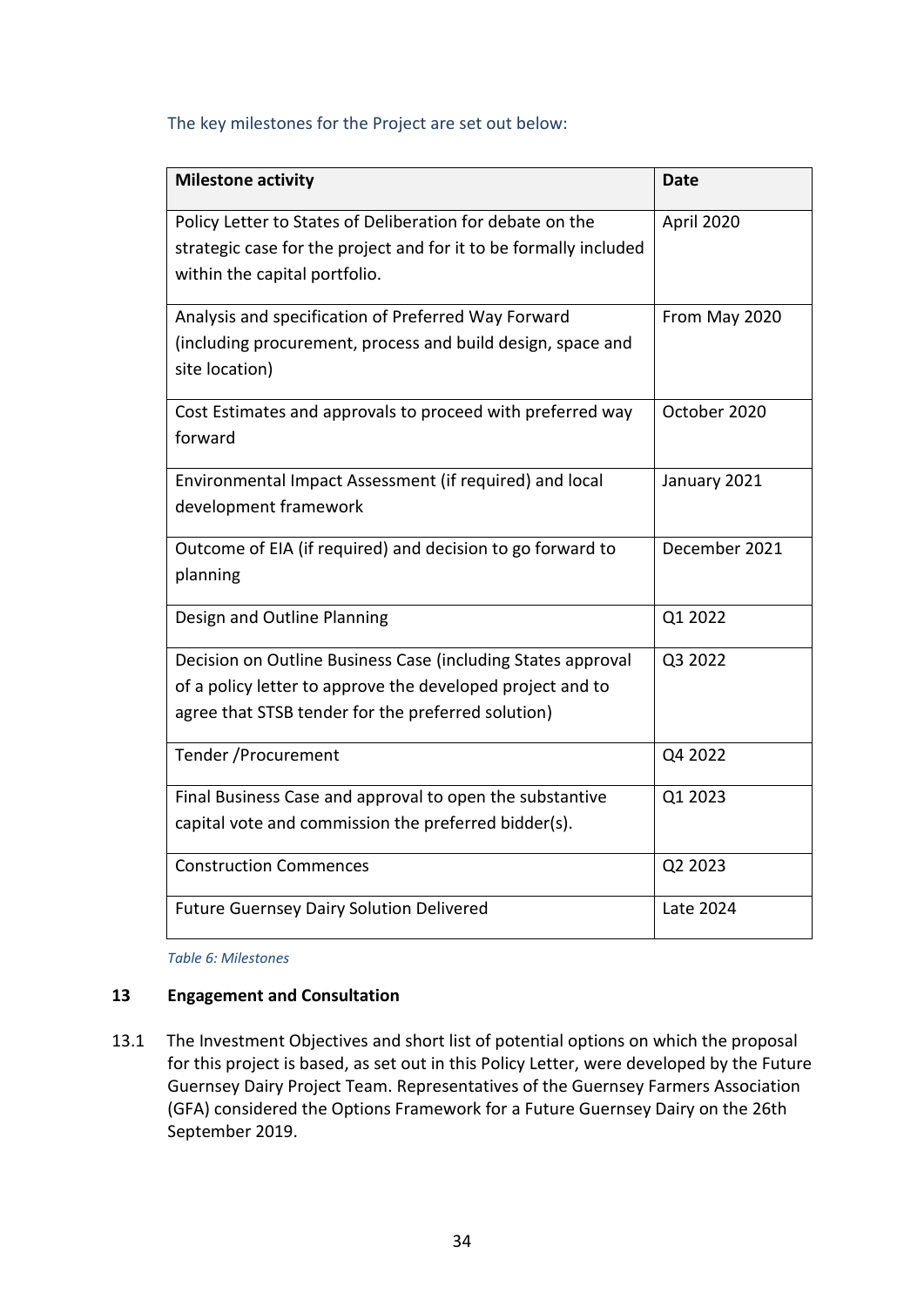- 13.2 Further consultation has taken place during the development of this Policy Letter and the associated Strategic Outline Case (SOC) business case. The policy approach was re-endorsed by the Committee *for the* Environment & Infrastructure and noted by the States' Trading Supervisory Board on 24th October 2019. At this same meeting the Investment Objectives and indicative short list of potential options were agreed by the States' Trading Supervisory Board and the Committee *for the* Environment & Infrastructure on the 24th October 2019.
- 13.3 On the 19<sup>th</sup> of November 2019, the Dairy Management Board approved the Future Guernsey Dairy Project business case.
- 13.4 A Briefing paper on the Future Guernsey Dairy Project, investment objectives, options and associated information was considered by the Committee *for* Education, Sport & Culture on the 3rd December 2019 and three Members of the Committee *for* Economic Development on the 17th December 2019.
- 13.5 Following the completion of a Project Assurance Review in early December 2019, the States' Trading Supervisory Board approved the Strategic Outline Case business case relating to this Policy Letter on the 19th December 2019. Officers from the Policy & Resources Committee were provided with a draft of the Strategic Outline Business Case for a meeting on the  $11<sup>th</sup>$  December 2019 and a revised draft with the results of the Project Assurance Review on the 15<sup>th</sup> January 2020.
- 13.6 On the 19th December 2019, the STSB President wrote to the President of Policy & Resources Committee, providing an update on the Future Guernsey Dairy Project and the need for the refurbishment or rebuild of the facility. It also explained that an SOC had been prepared and it was the intention of States' Trading Supervisory Board to prepare a Policy Letter for consideration in this political term.
- 13.7 The STSB approved this Policy Letter on 13th February 2020. The Committee *for the* Environment & Infrastructure were consulted on the Policy Letter at their meeting on the 20th February 2020.

### **14 Compliance with Rule 4**

- 14.1 Rule 4 of the Rules of Procedure of the States of Deliberation and their Committees sets out the information which must be included in, or appended to, motions laid before the States.
- 14.2 In accordance with Rule 4(1), the Propositions have been submitted to Her Majesty's Procureur for advice on any legal or constitutional implications. She has advised that there is no reason in law why the Propositions should not to be put into effect.
- 14.3 In accordance with Rule 4(3), the Committee has included a Proposition which request the States to approve that the Future Guernsey Dairy Project is formally included within the capital portfolio (2017 – 2021) to be funded from the States Capital Reserve. Further details about the financial implications of this Proposition are provided in Section 11.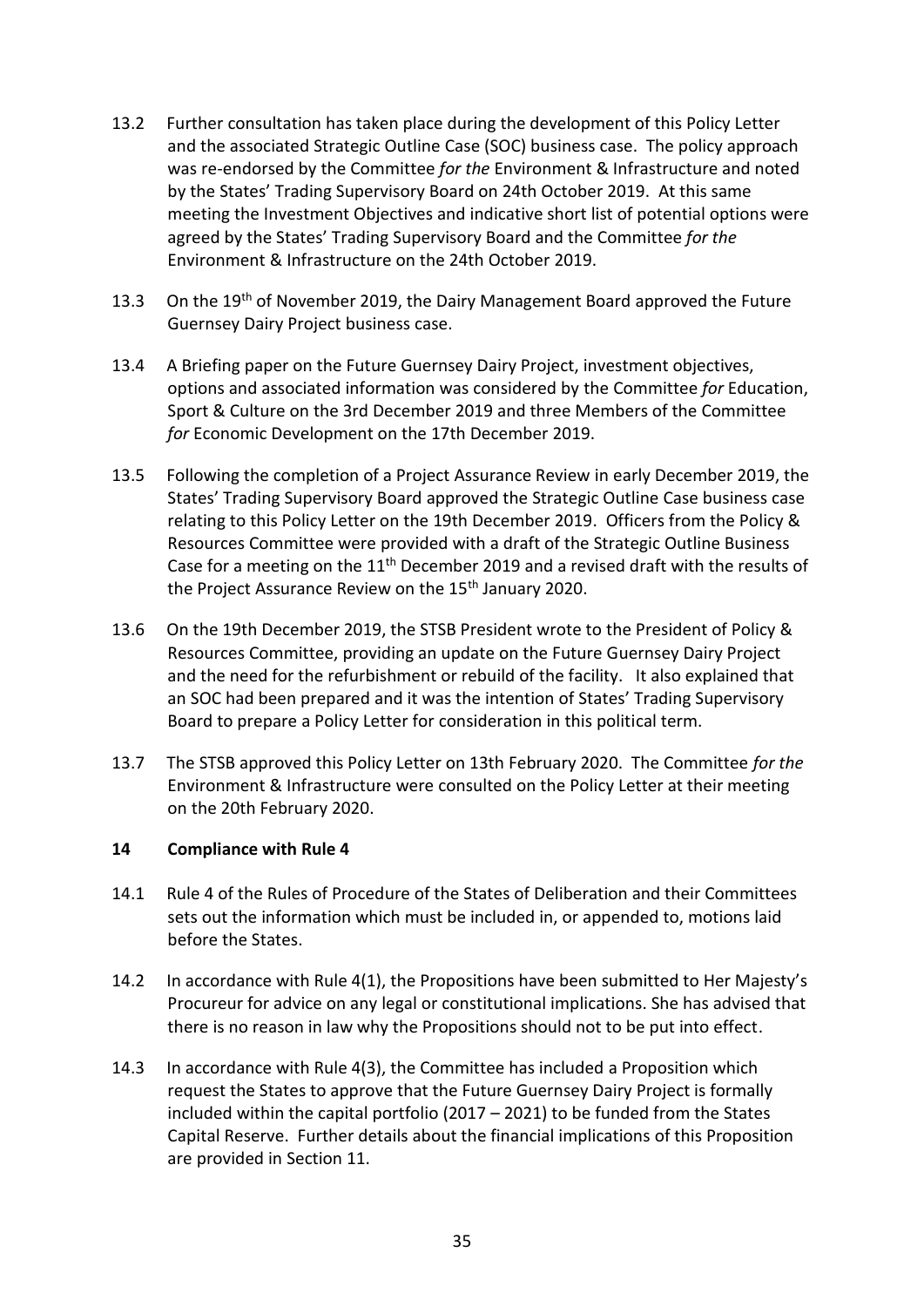- 14.4 In accordance with Rule 4(4) of the Rules of Procedure of the States of Deliberation and their Committees, it is confirmed that the propositions above have the unanimous support of the States' Trading Supervisory Board, noting that Deputy Roffey was only elected to the Board on 26<sup>th</sup> February, 2020 and had not yet been briefed on the detail of this Policy Letter.
- 14.5 In accordance with Rule 4(5), the Propositions relate to the duties of the States' Trading Supervisory Board. The Committee *for the* Environment & Infrastructure, the Committee for Economic Development, the Committee for Education, Sport & Culture have also been consulted on the subject of this Policy Letter.

Yours faithfully

### **States' Trading Supervisory Board**

P T R Ferbrache President, STSB

J C S F Smithies Vice President, STSB

S J Falla MBE J C Hollis Non-States Members, STSB